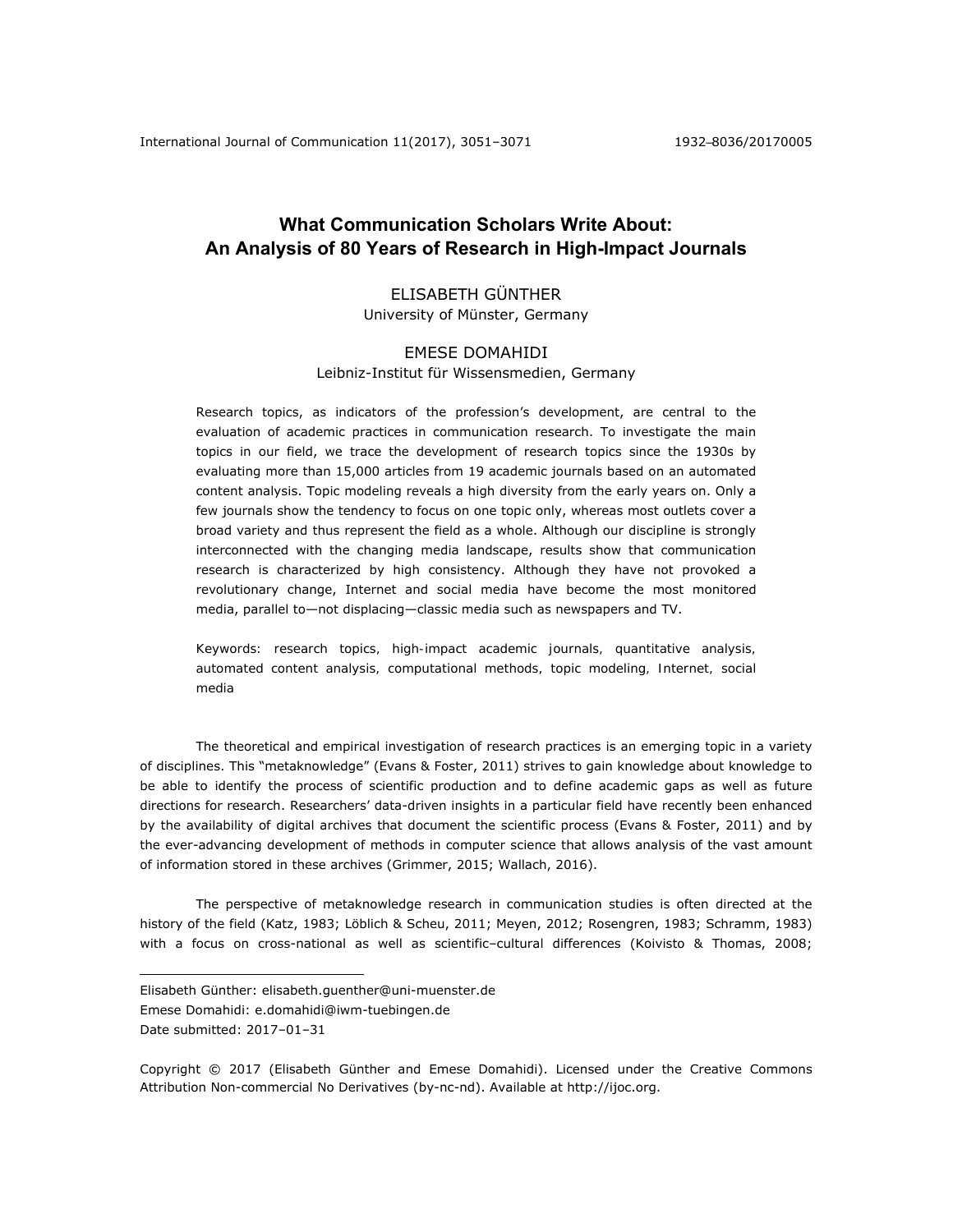$\overline{a}$ 

Simonson & Park, 2016; Thussu, 2009), the rise and fall of interest in certain research topics (Cherry, 1957; Craig, 1993; Neuman & Guggenheim, 2011), the standardization and the use of certain (new) methods (Scharkow, 2013; Zamith & Lewis, 2015), and the identification of important manuscripts as well as the existence of cooperation between certain authors (Chang & Tai, 2005; Pasadeos, Renfro, & Hanily, 1999; Rice, Borgman, & Reeves, 1988). This self-monitoring of the discipline unfolds into two main research perspectives or methods. The historical perspective often uses narrative reviews or qualitative methods and focuses on the biography of specific persons (or institutes) and their views on the field (Katz, 1983; Löblich & Scheu, 2011; Meyen, 2012; Rogers, 1997; Rosengren, 1983; Schramm, 1983; Wiedemann & Meyen, 2016). Other works concentrate on the development in a specific area or in the whole field and prefer quantitative methods, which include reporting the frequency of certain articles or citation analysis to delineate the relationship between particular works or authors (Chang & Tai, 2005; Neuman & Guggenheim, 2011; Pasadeos & Renfro, 1992; Rauchfleisch, 2017; Rice, Chapin, Pressman, Park, & Funkhouser, 1996). Until today, however, a broad empirical analysis of the topics covered by high-impact publications in communication research over the years is missing. To expand the metaknowledge of our discipline in this respect, we investigated the emergence and development of research topics in high-impact research articles on communication science.

Three challenges become apparent when we consider publications and topics in communication research: (1) The boundaries of the field are blurry because communication research is interdisciplinary and open for a variety of topics; (2) the growing body of research output and the fragmentation of this output across a vaster number of research topics complicate an overview; and (3) new developments further push those boundaries, triggering more output and even higher fragmentation of the field. One of these developments goes back to the emergence of the Internet around 1991, specifically the WWW, which is widely believed to be a game-changer for communication studies (D'Urso, 2009; Leiner et al., 2009; Valkenburg & Peter, 2013; Vorderer & Kohring, 2013). Over the past 25 years, Internet use has become widespread among the global population and has nearly reached saturation in Western civilizations such as the United States (Parks, 2009; Perrin & Duggan, 2015). The increasing popularity of Internet usage has caused the proliferation of online applications and research associated with these applications (Lenhart, Purcell, Smith, & Zickuhr, 2010; for a review, see Rice & Fuller, 2013). Whereas some scholars expected unique effects, others found that the Internet is now so deeply embedded in our everyday activities that it might one day become barely visible (Parks, 2009). Considering the importance of computer-mediated communication  $(CMC)^1$  as a potentially transforming development for communication research, we expand our research interest to examine its role for our field. In doing so, we take the bird's eye view on the development of our research field. Such a perspective enables us to discover broad research topics, to show how this relatively young discipline has transformed over time, and to highlight future directions for our field.

<sup>1</sup> In this study, we use the term *computer-mediated communication* to refer to the broad developments, which include communication on the Internet, in social media, human–computer interaction/communication, database search, work interfaces, and so on. Later, we focus on the Internet and social media in more detail.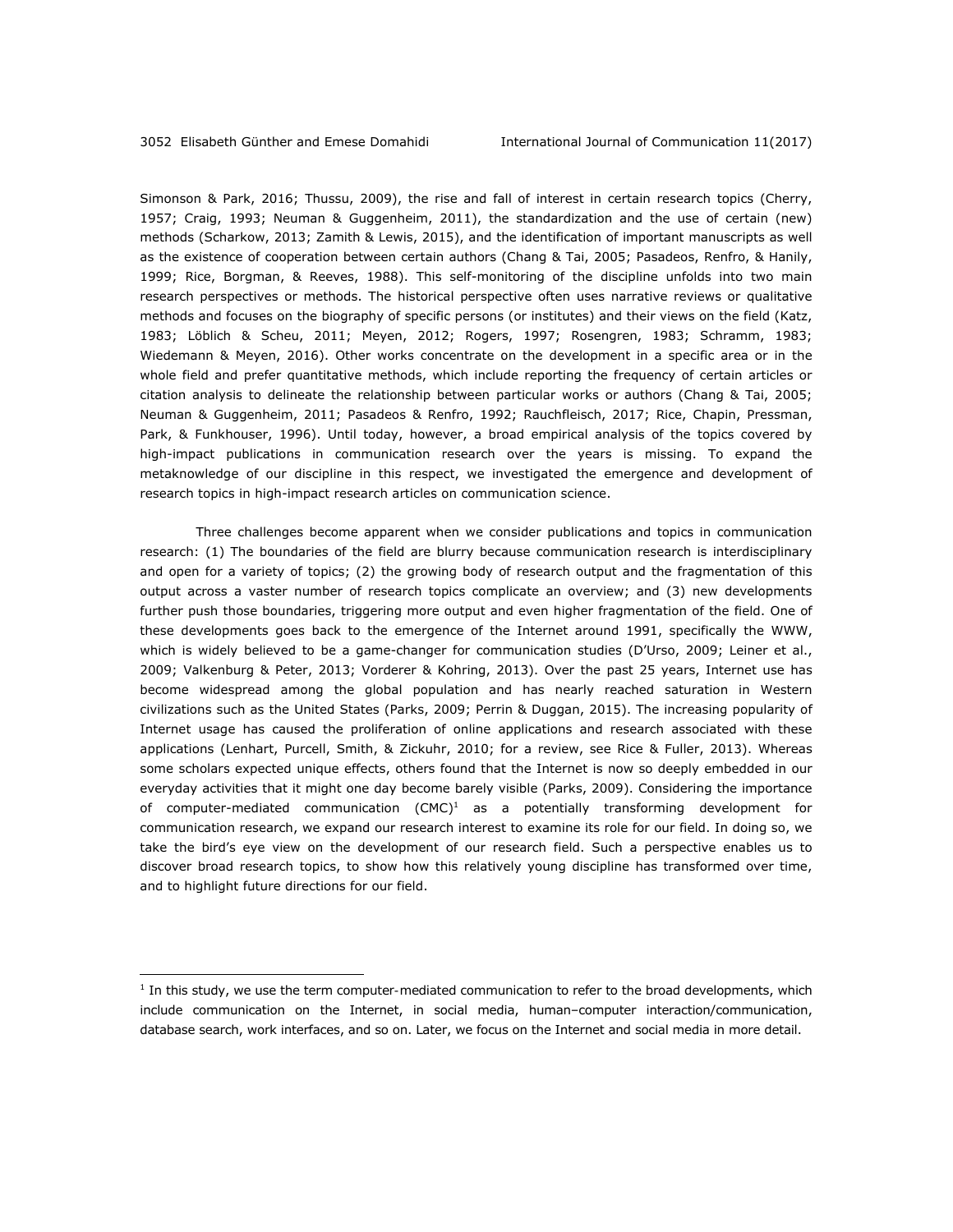## **Topics and High-Impact Publications in Communication Research**

The outlets of a given field, namely its journals and other publications, are the venues to observe the field's changing academic practices, and are particularly important for identifying the "foci of scientific interest" (Merton, 1938, p. 397) as represented by research topics. Publications are essential for academic work and a central element in defining science itself (Kuhn, 1962/2012). Luhmann (1990) emphasizes that the production of knowledge through scholars has to be completed by publishing the results to enable accessibility of this knowledge and the accompanying "scientific objectivity" (p. 405). Even though the definition, function and benefits of so-called high-impact journals are controversial (e.g., Anseel, Duyck, De Baene, & Brysbaert, 2004; Garfield, 2006), this measure remains, across disciplines, the best indicator for the most influential scientific journals. Regarding the challenges for a comprehensive description of relevant journals, as outlined, we describe the field of communication research as represented by its highimpact journals and ask the following:

## *RQ1: How have high-impact journals in the field of communication research evolved over time?*

In answering our research question, we focus on journals' evolution in terms of the quantity of published articles, topical variety, and similarity in and between them. According to the research literature, the general number of journals and published articles has increased over time (De Solla Price, 1965; Schramm, 1983). In a special issue of the *Journal of Communication* on the topic "Communication as a Field of Study," Schramm (1983) described how the quantity of outlets grew from a handful of journals in the 1940s and 1950s to about 50 in 1983. We expect that this general development has further increased with the appearance of digital publishing outlets around the 1990s. Beyond this role as a new publication venue, CMC is itself a research topic. Regarding the quantity of CMC-related research for the years 1990–2006, Tomasello, Lee, and Baer (2010) confirmed that the diffusion of new media articles had reached a critical mass and that a core set of 14 communication journals had published research on CMC. Given that the Internet serves both as a new digital outlet for publications and as a new topic, we expected that the number of journals (H1.1) and journal articles (H1.2) would have increased (a) in general over time and (b) especially since the rise of research on CMC from the 1990s onward.

With more and more outlets, strategic leadership decisions might lead to an increasing specialization of academic journals. Thus, as more journals develop within a field, we expected that individual journals would become more consistent paradigmatically and less diverse, representing a specific field of research. This implies that individual journals demonstrate less topical variety over time. Parallel to this development, we expected that the topical diversity between journals would have increased over time, as the special focus of each individual journal would make it more distinguishable from other journals. This means that journals today would be less similar to each other with respect to published topics. Accordingly, we expected that the topical variety within individual journals (H1.3) and the topical similarity between journals (H1.4) would have decreased over time.

Communication scholars have often investigated the topics of our field when provoked by developments that were perceived as problematic or challenging. Being a relatively young and interdisciplinary field, the diversity and heterogeneity of communication research were perceived as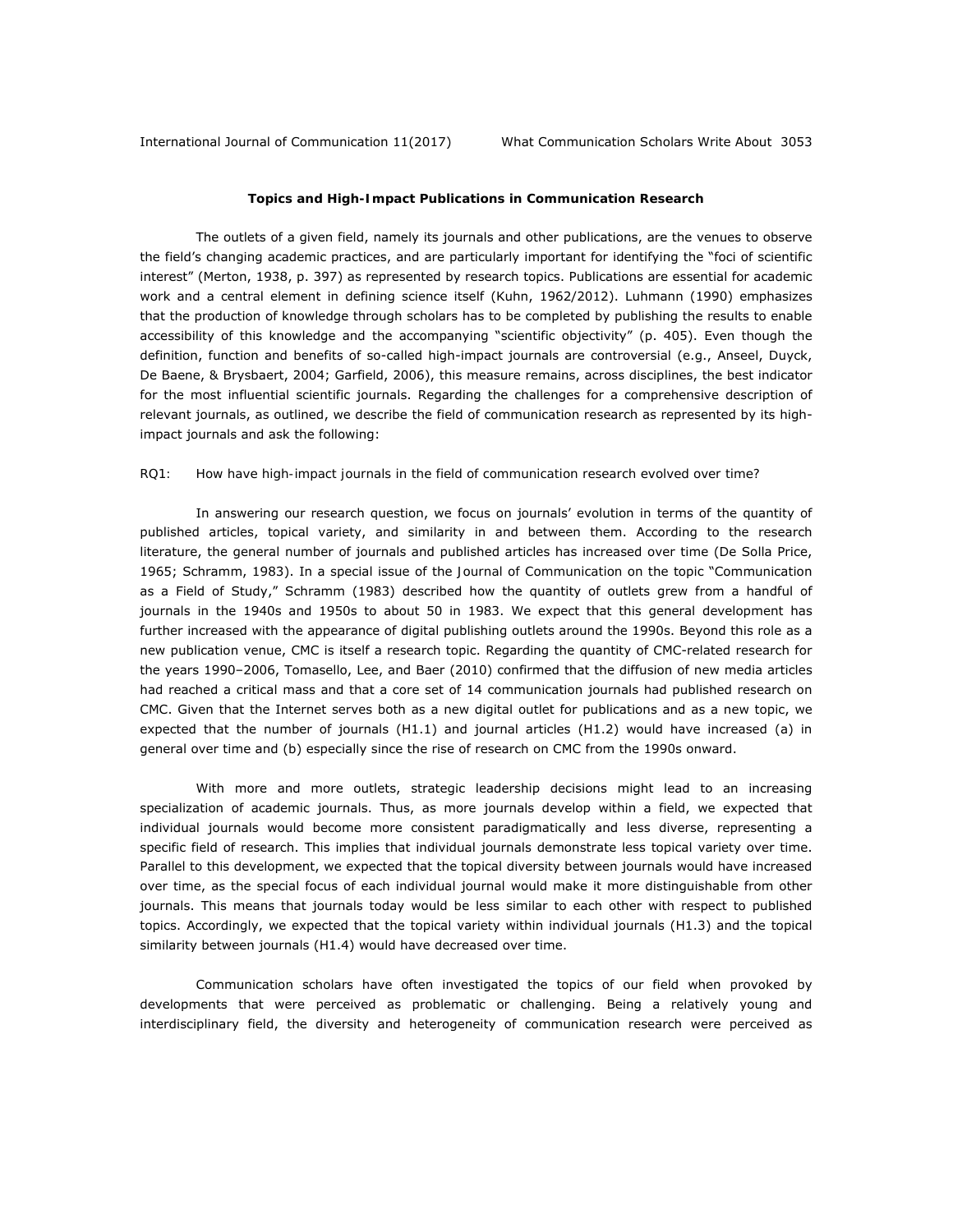precarious. Berelson's 1959 article "The State of Communication Research in *Public Opinion Quarterly*" can be seen as one of the first contributions to a long-lasting discussion about the topics covered by communication research. In this work, Berelson identified four major approaches: "the political approach, represented by Lasswell; the sample survey approach, represented by Lazarsfeld; the small-groups approach, represented by Lewin; and the experimental approach, represented by Hovland" (p. 2). More than three decades later in 1983, Schramm described a wider variety of topics in communication research, such as "social change, business and industrial relations, political power and political organization, the stewardship of rich countries over the telecommunications they own, intercultural and international relations, preparation of young members of the society for adult roles, and countless others" (p. 16). As a broad overview on the topics covered over time is missing until today, we asked the following research question:

#### *RQ2: How have the topics in high-impact communication research journals evolved over time?*

Besides the general development, we consider changes provoked by CMC. Recently, various scholars have found evidence of the increased importance of research related to CMC in communication research. Based on the *Journal of Broadcasting & Electronic Media*, Rice et al. (1996) revealed changing topics from 1956 to 1993, indicating an enhanced focus on new technologies. In a follow-up study, Rice (2005) analyzed session and paper titles as well as abstracts from the Association of Internet Researchers conferences in 2003 and 2004 and found two conceptual clusters: one that included more traditional social science research on specific online applications, and one that more specifically focused on the content and use of these applications. Kim and Weaver (2002) found 52 specific research subjects in more than 200 journals for 1996–2000 that they grouped into 12 broader categories. Their results indicated that most articles investigated general law and policy issues, followed by articles on uses and perceptions of the Internet. Cho and Khang (2006) confirmed this increase of studies on CMC and found the most important topic to be Internet usage and perception and attitude toward the Internet. Peng, Zhang, Zhong, and Zhu (2013) revealed four main research themes for the period between 2000 and 2009: e-health, e-business, e-society, and human–technology interactions. Peng and Wang (2013) demonstrated the importance of communication journals in the field of Internet-related research by comparing them with journals in seven other fields (business, economics/finance, education, information science, political science, psychology, and sociology) for the years 2000–10.

By examining existing research, we can state that the general growth of outlets (Schramm, 1983) has been accompanied by an increasing topical diversification and specialization (H2.1), (a) in general and (b) especially with the rise of research on CMC from the 1990s onward. We expected the subsequent decades would differ in terms of the most frequently covered topics (H2.2a), especially given that studies on CMC became more and more popular around the turn of the millennium (H2.2b). We expected this change would be twofold: First, we expected that this technological development would bring new research topics in its wake; their emergence would be evident starting around the year 2000 (H2.3). Second, as media are the focus of communication scholars, Internet and social media are important research topics in and of themselves. As such, we expected that the relevance of the Internet and social media would have increased from the 1990s onward, while the relevance of traditional media, such as TV and print, would have decreased (H2.4).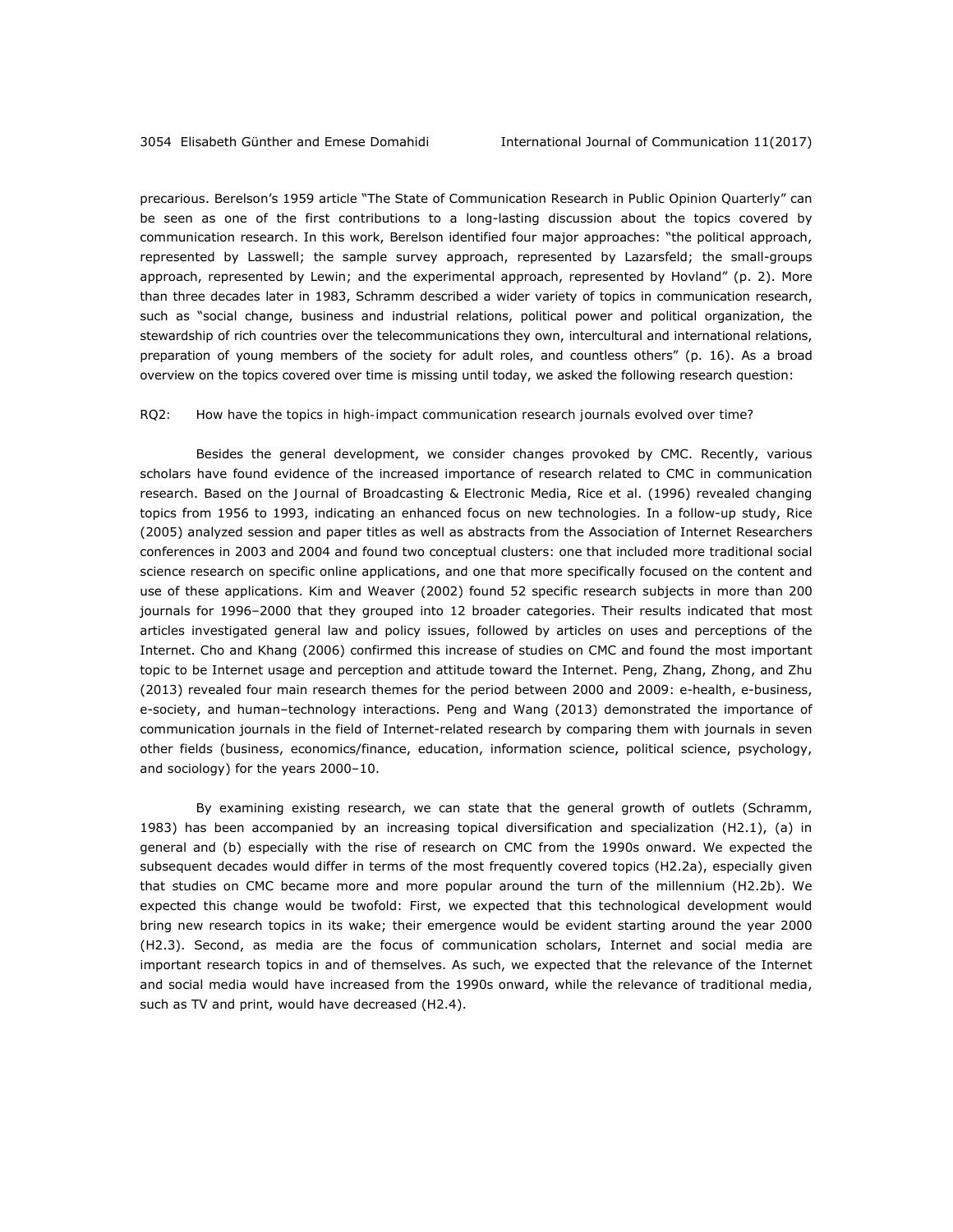## **The Present Study**

Whether or not the emergence of the Internet has led to an overall quantitative and/or qualitative change in communication research, however, remains an open question. Until today, an extensive study comparing articles with and without a focus on CMC in a broad sample over a long time period is missing. With this analysis, we aim to shed light on the processes of scientific production in our field, reveal research gaps, and identify future research directions. As such, we focus more broadly on the topics of the published works in communication research. This approach complements the research literature on the topic by revealing patterns of a changing research agenda associated with CMC.

#### *Sample*

To achieve a sample of the most influential journals in communication research, we relied on all International Communication Association (ICA) journals plus the 20 other highest-ranked outlets offered by the SCImago Journal & Country Rank for the keyword *communication*. 2 We acknowledge that by omitting journals by associations such as the Association for Education in Journalism and Mass Communication and the National Communication Association, as well as other journals from different regional associations, publications with specific importance to scholars of American, German, Spanish, or French origin might not be represented in this sample. However, the ICA is the most important international academic organization without specific thematic focus for communication scholars. Journals that are published on behalf of the ICA achieve a particularly high level of attention in the scientific community, as they are freely distributed to all members. Second, the different languages of journals maintained by the regional associations would have been a major challenge for our project. As such, we considered only ICA journals, aiming for a balanced view of communication research without preferring a certain subfield or any national preferences. However, all other journals could still enter our sample if they stood out because of a high impact factor and were published in English.

Our aim was to include as many of the selected journals in our sample as possible. Furthermore, we were interested in the main topics of the articles only. For our analysis, we accordingly relied on the abstracts (for the keyword search also including *metadata*) of all articles from these journals without a time restriction and as such followed a common approach in topic modeling (Blei, Ng, & Jordan, 2003; Griffiths & Steyvers, 2004; Wallach, 2016). To obtain this information, we used the EBSCOhost metadatabase, which offers access to a wide range of databases and journals. Conducting the initial research on EBSCOhost for the journals of interest, we obtained 24,257 first hits from 19 journals.<sup>3</sup> The elicitation of the high-impact journals and the data-gathering procedure were conducted in July 2015. The journals included in our sample were *Communication Education*, *Communication Methods and Measures*, *Communication Research*, *Communication Review*, *Communication Theory*, *European Journal of* 

 $\overline{a}$ 

<sup>2</sup> Retrieved from

http://www.scimagojr.com/journalrank.php?category=3315&area=0&year=2014&country=&order=sjr&mi n=0&min\_type=cd&page=4

<sup>&</sup>lt;sup>3</sup> The content of six originally selected journals was unfortunately not available to us based on EBSCOhost's access permissions for our home institutions.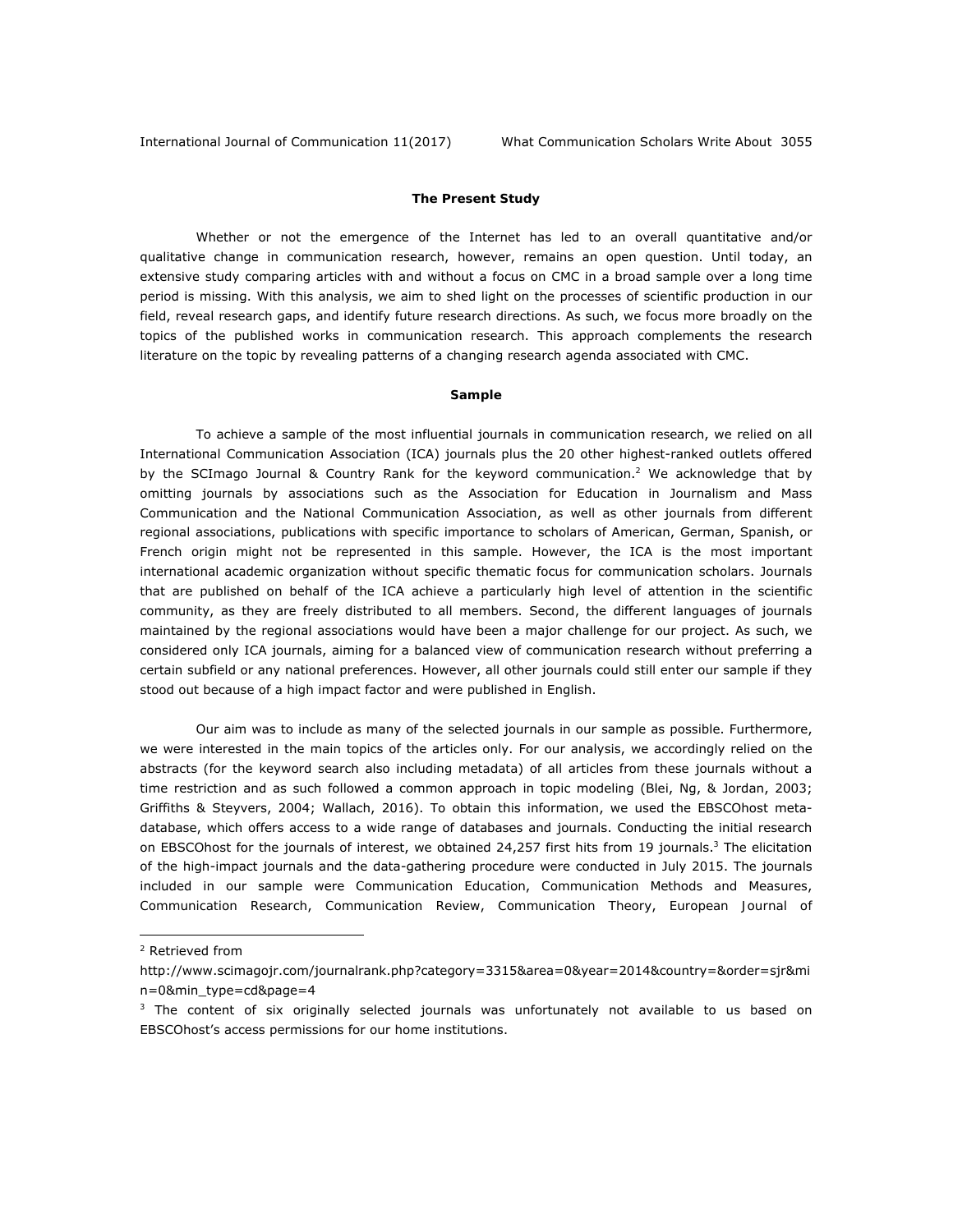*Communication*, *Group Processes & Intergroup Relations*, *Human Communication Research*, *The International Journal of Press/Politics*, *Journalism*, *Journalism Studies*, *Journal of Advertising*, *Journal of Communication*, *Journal of Computer-Mediated Communication*, *Media Psychology*, *New Media & Society*, *Political Communication*, *Public Opinion Quarterly*, and *Research on Language and Social Interaction*. EBSCOhost offers a complete data download<sup>4</sup> for all research results as an .xml file. After the download, we selected all 17,858 entries of document type "Article" (other entries referred to book reviews, editorials, etc.). We then excluded all entries with a missing abstract and/or title and received our final sample of 15,172 journal articles. The availability and total number of abstracts online depend on (a) the respective journal's terms of publication, such as the number of issues published per year and the number of articles in each issue; (b) the year when the journal was published for the first time; and (c) whether or not the journal offers digitalized versions of its older articles. Accordingly, the availability and number of articles per journal were subject to variation.

#### *Analysis*

To get an overview of the body of scientific research in our sample and to answer our research questions, we identified the topics present in all 15,172 articles based on their abstracts. Given the large sample size, we used topic modeling to fulfill this task. There are a few studies in communication research (e.g., Peng & Wang, 2013; Peng et al., 2013; Rauchfleisch, 2017) and in diverse other disciplines from history to computer linguistics that have used computational methods to investigate the emergence of topics in their field of study (e.g., Block & Newman, 2011; Hall, Jurafsky, & Manning, 2008; Wang, Bendle, Mai, & Cotte, 2015). The basis for this kind of analysis is a three-level hierarchical Bayes model, which infers the hidden topic structure from the observed document collection (Blei et al., 2003). A *topic* is technically defined as a distribution over words: For every word in every document, the topic contains the estimated probability that this word occurs when the given topic is covered. Documents are analogously represented as a distribution over topics: For every document in the collection, each topic's probability of being covered is estimated, meaning that a document is modeled to always represent a mix of topics. Due to the specifics of our sample, we decided on a correlated topic model (Blei & Lafferty, 2006), which accounts for the fact that the topics present in the document collection can be correlated. This assumption fits the empirical reality of communication research well, as certain topics occur together more often (e.g., "media violence" and "children and adolescents") than others (e.g., "health" and "agenda setting").

To apply quantitative analyses to natural language text, we prepared our data set by applying several common preprocessing steps (for an overview, see Manning, Raghavan, & Schütze, 2009). In topic modeling, the number of topics has to be determined a priori. To find the value for the respective parameter *k* that generates the best model fit for our data, we estimated 40 topic models from *k* = 5 to *k* = 200 and systematically compared them. We then estimated our correlated topic model with the resulting parameter value of *k* = 145 topics using the R *topicmodels* package. The estimated hyperparameter values for our model suggested that there were few strong topics per document (as opposed to a high number of equally distributed topics per abstract). We therefore decided to select the two topics with the highest probability for every document, with a minimum probability of .1 to avoid

 $\overline{a}$ 

<sup>&</sup>lt;sup>4</sup> The availability of the download option is contingent on the researcher's access to EBSCOhost.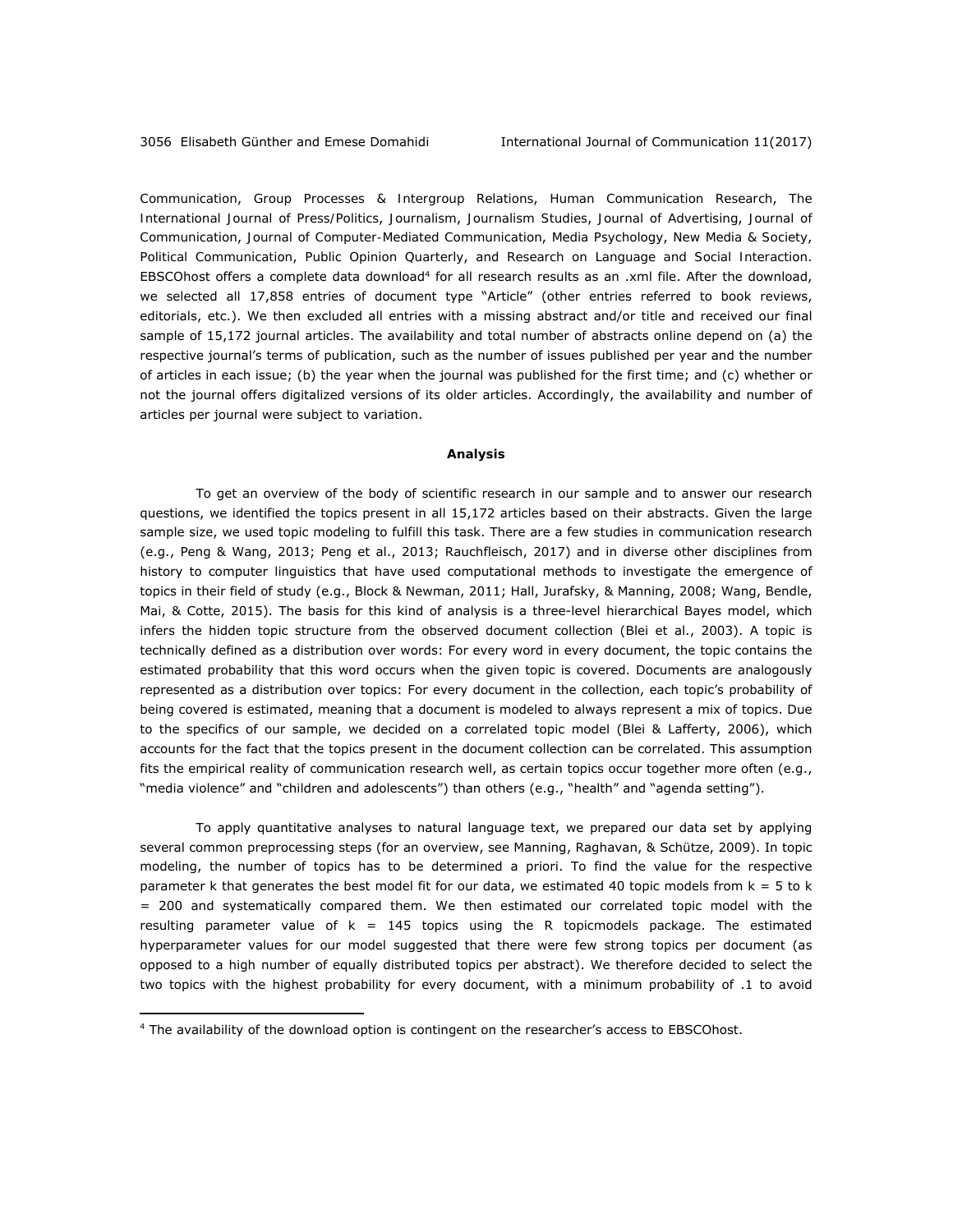skewed results. We conducted several runs on our data set with the same preset of 145 topics. The set of topics discussed in this article was highly consistent over these runs, with only minor changes in order.

Given that both the number of journals in our sample and their yearly output of articles have increased over time, especially between the mid-1990s and the early 2000s (see Figure 1), the selection of labels was likely skewed toward research published in recent decades. To ensure a meaningful interpretation, we validated the labels of the inferred topics by manually checking publications from every decade that contained the topic with high probability.

At this point, it is important to note that topic modeling is not an "automation" of the topic category traditionally used in a manual content analysis. What is a topic, after all? Although the notion seems self-explaining at first sight, it is striking that there is no coherent definition in communication science (e.g., Edelstein, 1993). As a category in content analysis, it has furthermore long been known to yield notoriously bad reliability measures (Berelson, 1952), pointing to the fact that coders also find it difficult to agree on the seemingly intuitive concept. Modern topic modeling algorithms, on the other hand, have their roots in information science, specifically in information retrieval. Here, topics are modeled to solve synonymy and polysemy problems in search requests and provide users with context-sensitive results (Dumais, Furnas, Landauer, Deerwester, & Harshman, 1988). The underlying algorithmic topic concept is rooted in psycholinguistic research on text comprehension (Kintsch, 1988; Kintsch, McNamara, Dennis, & Landauer, 2011), which does not explicate a definition for the topic, but vaguely describes it as "what is being talked/written about" (Brown & Yule, 1983, p. 73). In the following, the term *topic* accordingly refers to the inferred categories as specified in the topic model. As a fully automated analysis strategy, this enabled us to explore the general themes that authors write about.

#### **Results**

#### *What Communication Scholars Write About*

Our resulting topic model contained 145 topics for 15,172 articles. For reasons of presentability, we limit the number of topics that we discuss in the following to the 15 most frequent topics in our sample (i.e., the core topics of communication research). Consequently, the basis for the following results is the subset of the 10,017 articles that include these core topics with high probability. The topics cover a wide range of subjects, providing a strong representation of the interdisciplinary character of the field of communication research (see Table 1).

For each topic, we manually picked a title that represented its content at an abstract level beyond the automatically generated topic labels. In the following, we illustrate this process by way of example. With labels such as *teacher* and *classroom*, the topic that was covered most frequently in our sample displayed obvious references to education research. This assumption was confirmed when looking at articles that cover Topic 1: Recent abstracts mostly described school or university samples and research on learning, whereas early articles from the 1940s and 1950s focused on educating the public about political questions and the ways and forms in which propaganda was employed to "educate" the public. Automatically generated labels for Topic 6, such as *Facebook* and *e-mail*, on the other hand, pointed to a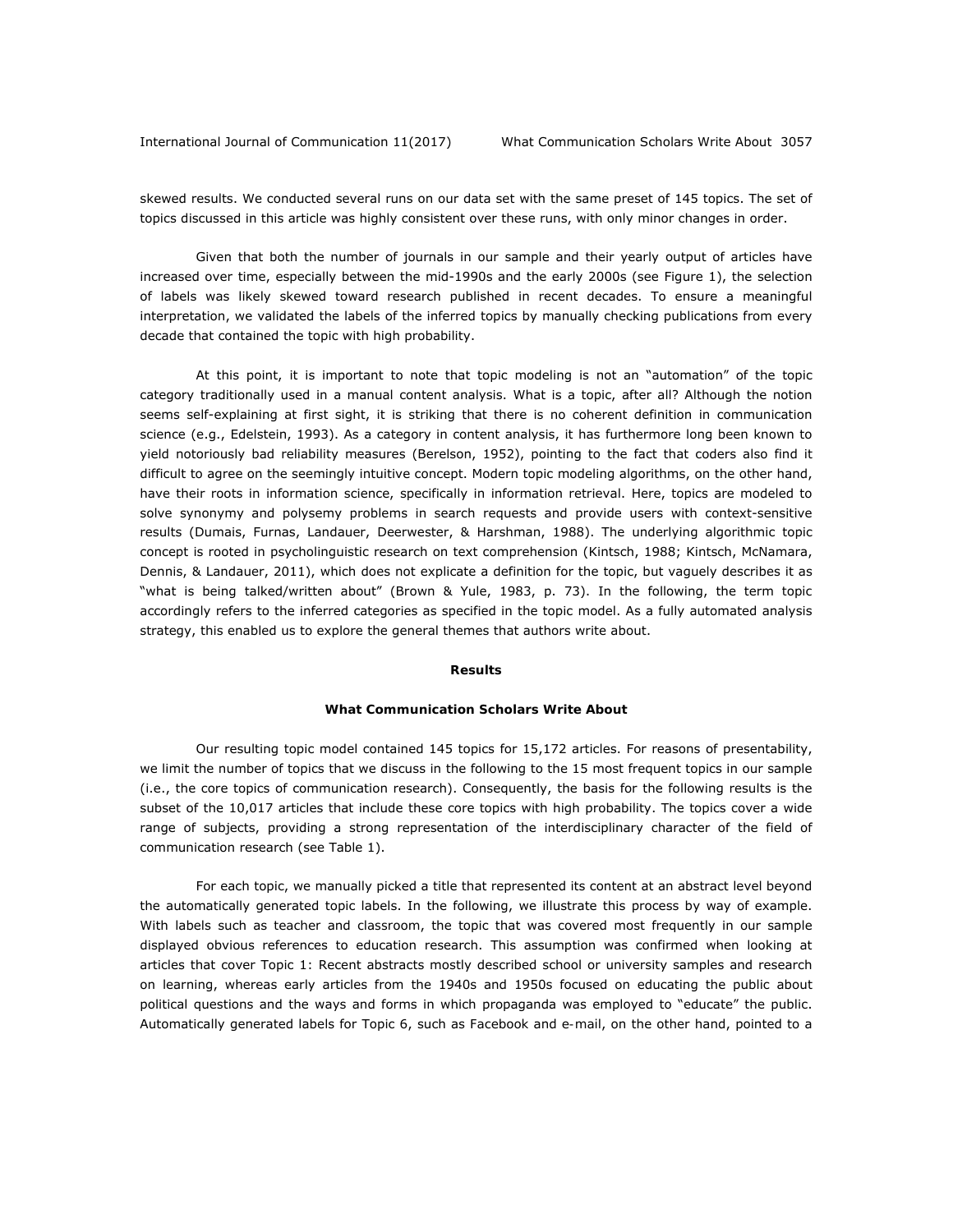focus on new media technologies. This is a topic that is closely connected to the digital age and is mostly present in publications from the 2000s onwards, but the theme was also present in abstracts from earlier decades, although to a much lesser extent. For example, several articles existed on innovative computational research methods from the 1960s and 1970s. Another popular topic in communication research is Topic 8, which we named *media violence and media effects*. Both its labels and the manual inspection indicate a focus on violence displayed in the media, such as in TV and video games, and a discussion of both positive (enjoyment) and negative effects (aggression) of media.

| Topic          | $\sqrt{n}$         | (correlated ropic model, $n = 10, 0177$ .<br>Title<br>Label (after stemming) |                                                             |  |  |  |  |
|----------------|--------------------|------------------------------------------------------------------------------|-------------------------------------------------------------|--|--|--|--|
| $\mathbf{1}$   | $\overline{1,647}$ | Education                                                                    | teacher, instruct, instructor, classroom, teach, verbal,    |  |  |  |  |
|                |                    |                                                                              |                                                             |  |  |  |  |
|                |                    |                                                                              | credibl, humor, skill, speech                               |  |  |  |  |
| 2              | 1,449              | Marketing and PR                                                             | advertis, brand, recal, creativ, placement, persuas,        |  |  |  |  |
|                |                    |                                                                              | sale, memori, copi, repetit                                 |  |  |  |  |
| 3              | 1,106              | Media use                                                                    | emot, narr, viewer, persuas, stereotyp, immigr, fiction,    |  |  |  |  |
|                |                    |                                                                              | drama, cultiv, enjoy                                        |  |  |  |  |
| $\overline{4}$ | 793                | Comparative research                                                         | white, black, racial, ethnic, crime, african, welfar,       |  |  |  |  |
|                |                    | and media stereotypes                                                        | victim, polic, asian                                        |  |  |  |  |
| 5              | 750                | Health                                                                       | risk, intervent, efficaci, patient, literaci, drug, cancer, |  |  |  |  |
|                |                    |                                                                              | client, advic, medic                                        |  |  |  |  |
| 6              | 692                | New media                                                                    | mobil, phone, capit, privaci, facebook, ict, turnout, cell, |  |  |  |  |
|                |                    |                                                                              | email, lifestyl                                             |  |  |  |  |
| 7              | 661                | Survey and interview                                                         | mail, household, letter, nonrespons, incent, request,       |  |  |  |  |
|                |                    | research                                                                     | refus, sponsorship, district, donat                         |  |  |  |  |
| 8              | 631                | Media violence and                                                           | game, video, violenc, aggress, violent, arous, player,      |  |  |  |  |
|                |                    | media effects                                                                | avatar, enjoy, gamer                                        |  |  |  |  |
| 9              | 589                | Religion                                                                     | religi, protest, arab, religion, activist, toler, cohort,   |  |  |  |  |
|                |                    |                                                                              | authoritarian, marriag, terror                              |  |  |  |  |
| 10             | 551                | Family and development                                                       | children, famili, parent, child, mother, grade,             |  |  |  |  |
|                |                    |                                                                              | development, father, preschool, elementari                  |  |  |  |  |
| 11             | 526                | Youth at risk                                                                | sexual, adolesc, peer, youth, smoke, girl, gai, psa,        |  |  |  |  |
|                |                    |                                                                              | pornographi, cigarett                                       |  |  |  |  |
| 12             | 509                | Trust, privacy, and                                                          | trust, disclosur, decept, cmc, nonverb, violat, anonym,     |  |  |  |  |
|                |                    | credibility                                                                  | modal, sender, credibl                                      |  |  |  |  |
| 13             | 425                | Language                                                                     | languag, speech, speaker, semant, gestur, marker,           |  |  |  |  |
|                |                    |                                                                              | repertoir, token, sentenc, grammat                          |  |  |  |  |
| 14             | 287                | Relationships                                                                | partner, satisfact, uncertainti, tactic, coupl, attach,     |  |  |  |  |
|                |                    |                                                                              | hurt, romant, intimaci, compens                             |  |  |  |  |
|                |                    |                                                                              |                                                             |  |  |  |  |
| 15             | 223                | Crisis and conflict                                                          | isra, photograph, death, bbc, israel, palestinian,          |  |  |  |  |
|                |                    |                                                                              | hyperlink, photographi, photo, narrat                       |  |  |  |  |

*Table 1. Core Topics of Communication Research in Our Sample (Correlated Topic Model,* **n** *= 10,017).* 

*Note.* We considered two topics maximum per abstract.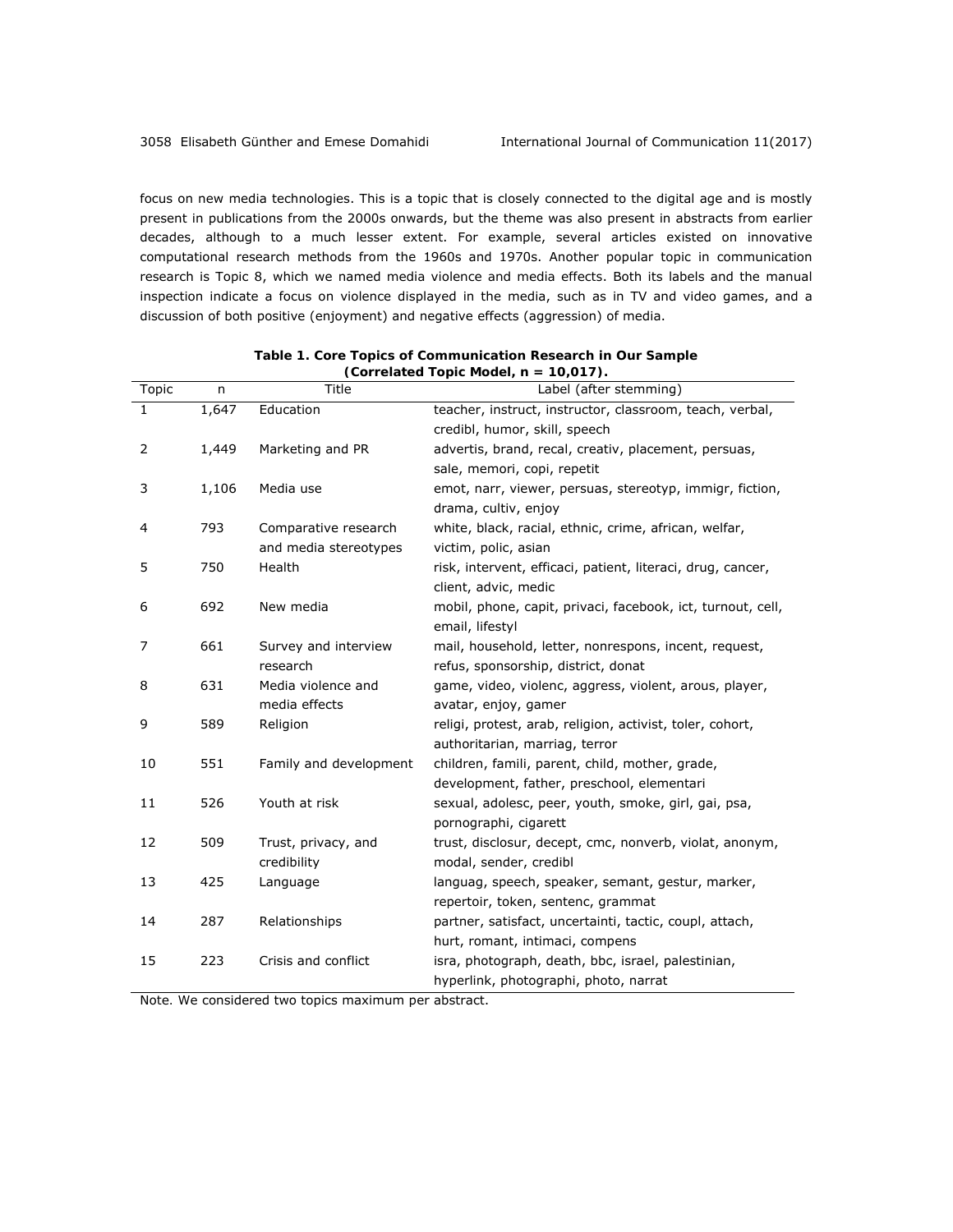International Journal of Communication 11(2017) What Communication Scholars Write About 3059

## *The Evolution of Communication Journals*

Our first research question focused on the evolution of high-impact journals in the field of communication research. Figure 1 displays the output of all 19 journals in our sample over time and clearly shows a general upward trend in the number of journals and overall journal output. However, journals differ both in terms of how far their archives date back in time and in terms of their yearly output. *Public Opinion Quarterly* provides abstracts from as early as 1937, which makes it the oldest journal in our sample. With a mean of 49.45 articles (*SD =* 12.78), it is also one of the journals with the highest number of articles published per year, along with *New Media & Society* (*M* = 47.06 articles, *SD* = 21.05) and the *Journal of Computer-Mediated Communication* (*M* = 42.00 articles, *SD* = 17.68). With *M =*  50.73 articles (*SD =* 10.46), *Journalism Studies* tops the list. The overall yearly output per journal averages *M =* 29.95 articles (*SD* = 12.61), with a downward trend from *M =* 42.17 articles (*SD =* 23.92) for 1980 and *M* = 30.75 articles (*SD* = 11.23) for 1990 to a low for the year 1999 (*M =* 22.00 articles, *SD =* 7.90). A plausible explanation for the decreasing number of articles per year is that they simultaneously increased in length, leading to the publication of fewer but longer articles per journal issue. With the rise of the Internet, journals have obtained new possibilities for publication, a development we see mirrored in the recovery of yearly journal output to *M =* 37.83 articles (*SD =* 17.92) in 2014. Notably, some journals seem to make more use of the unlimited publication space online or follow other strategies that lead to a diversification of publication standards. The overall yearly output has nonetheless been steadily increasing, as many new journals have been launched over the past few decades. Research on CMC has played a big role in this development and is specifically targeted by some of the new outlets (e.g., *Journal of Computer-Mediated Communication* in 1995 and *New Media & Society* in 1999).



*Figure 1. Yearly journal output over time (including publications with missing abstract,* **N** *= 17,858).*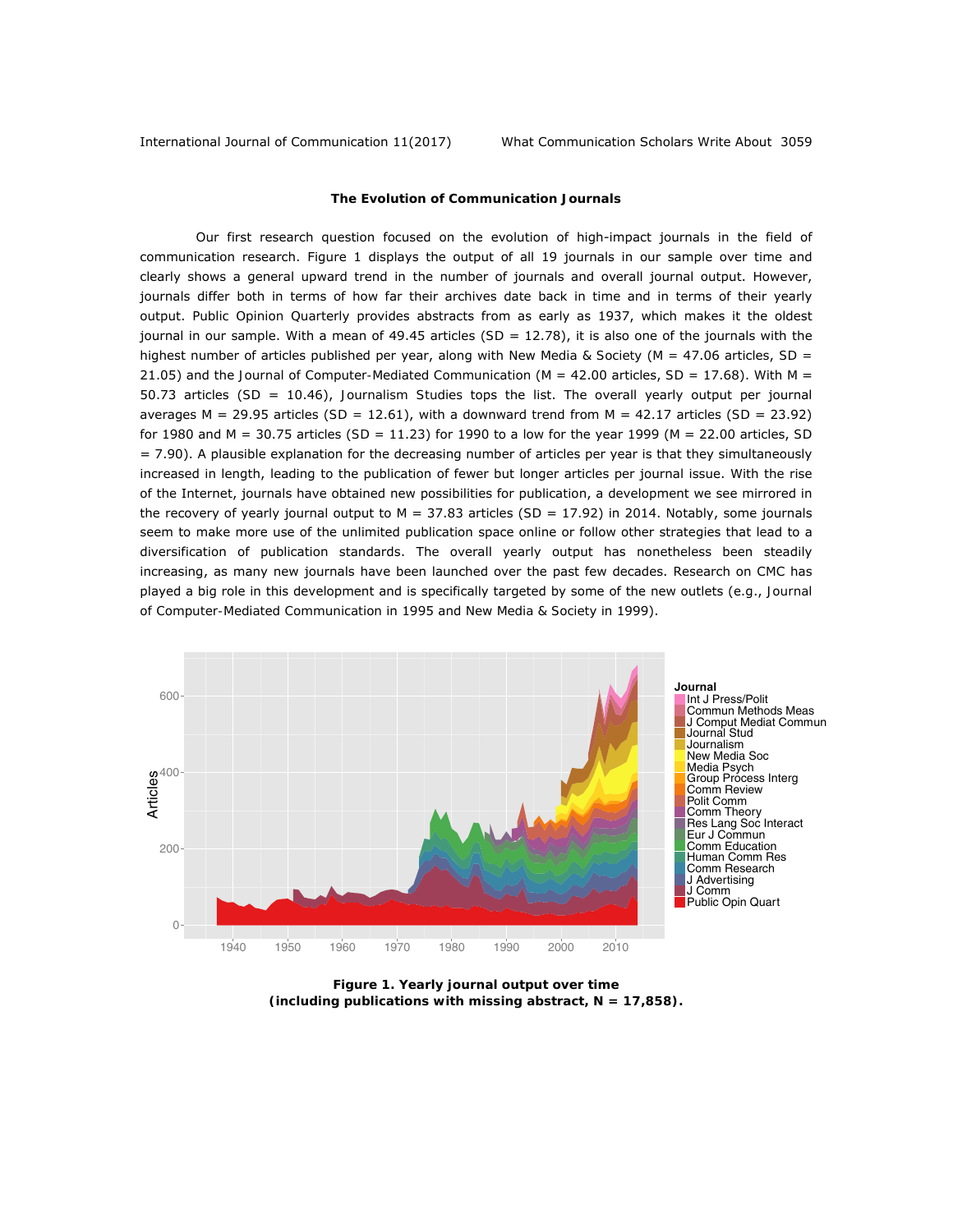As both the number of journals and the overall quantity of journal articles have increased over time, both H1.1a and H1.2a are supported. This development coincides with the rise of research on CMC beginning in the 1990s: In the 1970s, our sample included six journals that produced 1,107 articles. In the 1980s, eight journals published 1,548 articles. The number of journals and articles increases in the 1990s, the beginning of the Internet age, during which 14 journals ran a total of 2,341 articles. This is again outweighed by 16 journals and 4,727 articles in the 2000s; therefore, H1.1b and H1.2b are supported.

As the journals in our sample increased both in number and output volume, we now examine whether these changes were mirrored in the diversity of the content of their publications. To do this, we evaluated the results of our topic model at the journal level and determined each publication's thematic profile. Figure 2 displays these profiles as colorful barcodes, revealing changes over time (horizontal axis) and differences in thematic scope (vertical axis).





Over time, most journals in our sample show consistent thematic profiles that are subject to only marginal shifts. The barcodes for *Public Opinion Quarterly*, for example, contain a similar range of colors, with the proportion of red (Topic 1 [education]) slightly fading over the decades. For the *Journal of Computer-Mediated Communication*, a slight focus on Topic 6 (new media) becomes apparent in the colorcoding. Overall, however, results show neither an overall decline in thematic variety nor an overall increase in thematic differentiation over time. Journals generally feature both consistent and rather balanced thematic profiles that, with few exceptions (notably *Communication Education* and the *Journal of Advertising*), have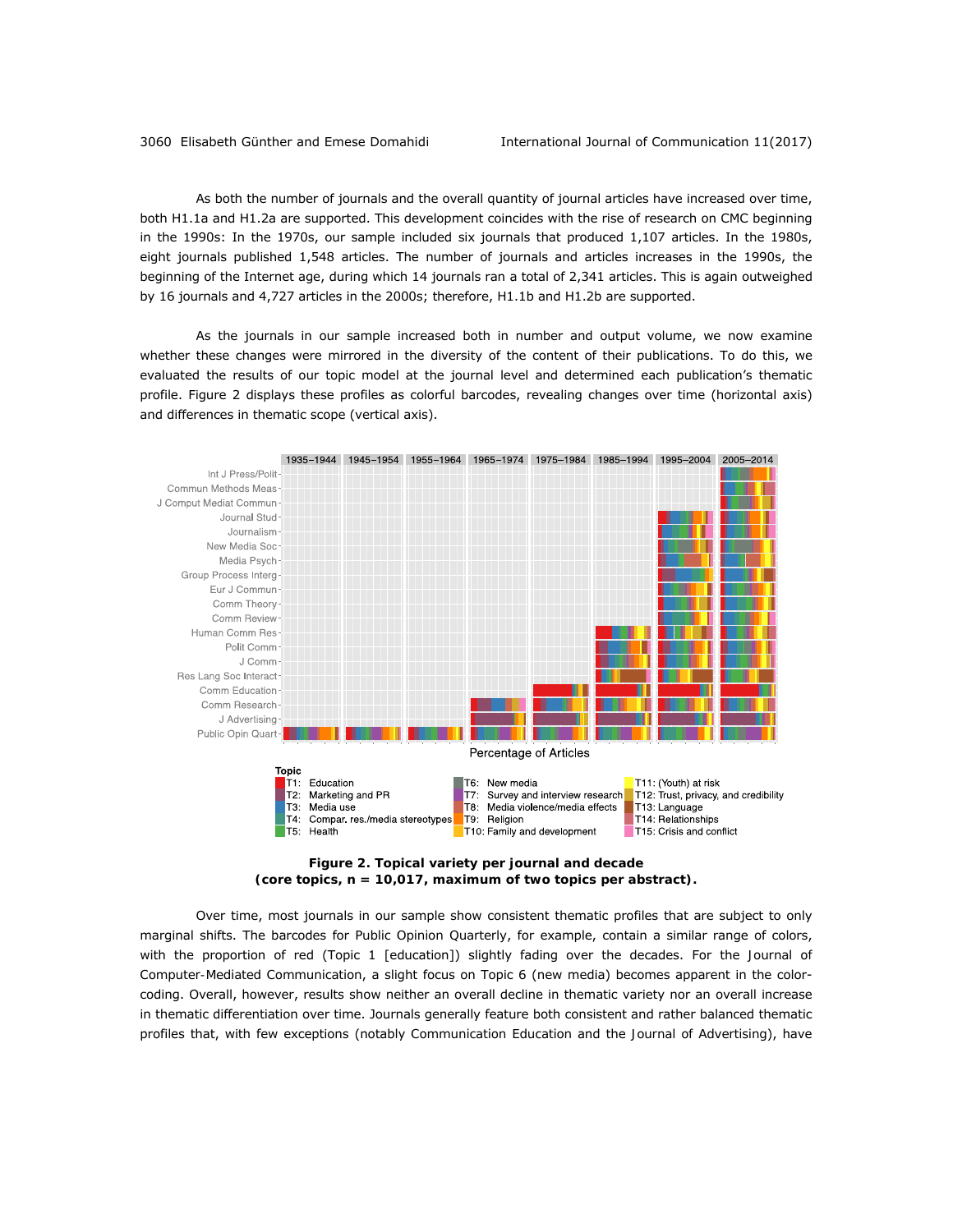only nuanced differences from each other. Most journals in our sample are not focused on one specific topic, but rather tend to represent the core of the topical variety of the field itself. This pattern remains consistent over time. Consequently, we reject H1.3 and H1.4.

#### *The Evolution of Topics in Communication Research*

To answer our second research question, we now examine the topics for all abstracts in our sample. Looking at the development in absolute frequencies (see Figure 3), it is striking how little the spectrum of the most covered topics in our sample has been affected by time. Although the roots of most of today's topics go back to the 1930s, the core set has been steady especially since the mid-1970s, a period during which a growing number of journals has been launched. Although a discipline strongly characterized by the properties of the surrounding media landscape, communication research features a distinct set of core topics that are adaptable and permeable enough to be able to integrate new technologies. With no signs of increasing fragmentation of what communication scholars write about, H2.1a and H2.1b are rejected.



*Figure 3. Topic attention over time (core topics, n = 10,017, maximum of two topics per abstract).* 

Regarding H2.2, there is some variation in the most popular topics per decade, which is most visible in the early years because of the lower yearly output. Until the 1970s, *Public Opinion Quarterly* was the only journal in our sample to represent communication research; for the following decades, our results show that topic attention is, among others, dependent on the changing composition of the sample: With the launch of the *Journal of Advertising* in 1972, for example, Topic 2 (marketing and PR) became the most popular topic in the subsample for that decade (78 in 1965–74, from 26 in 1955–64). Analogously, Topic 1 (education) increased in volume (33 in 1965–74 to 356 in 1975–84) after the introduction of the *Journal of Education*. Recent years have seen a tremendous growth in volume for articles covering Topic 6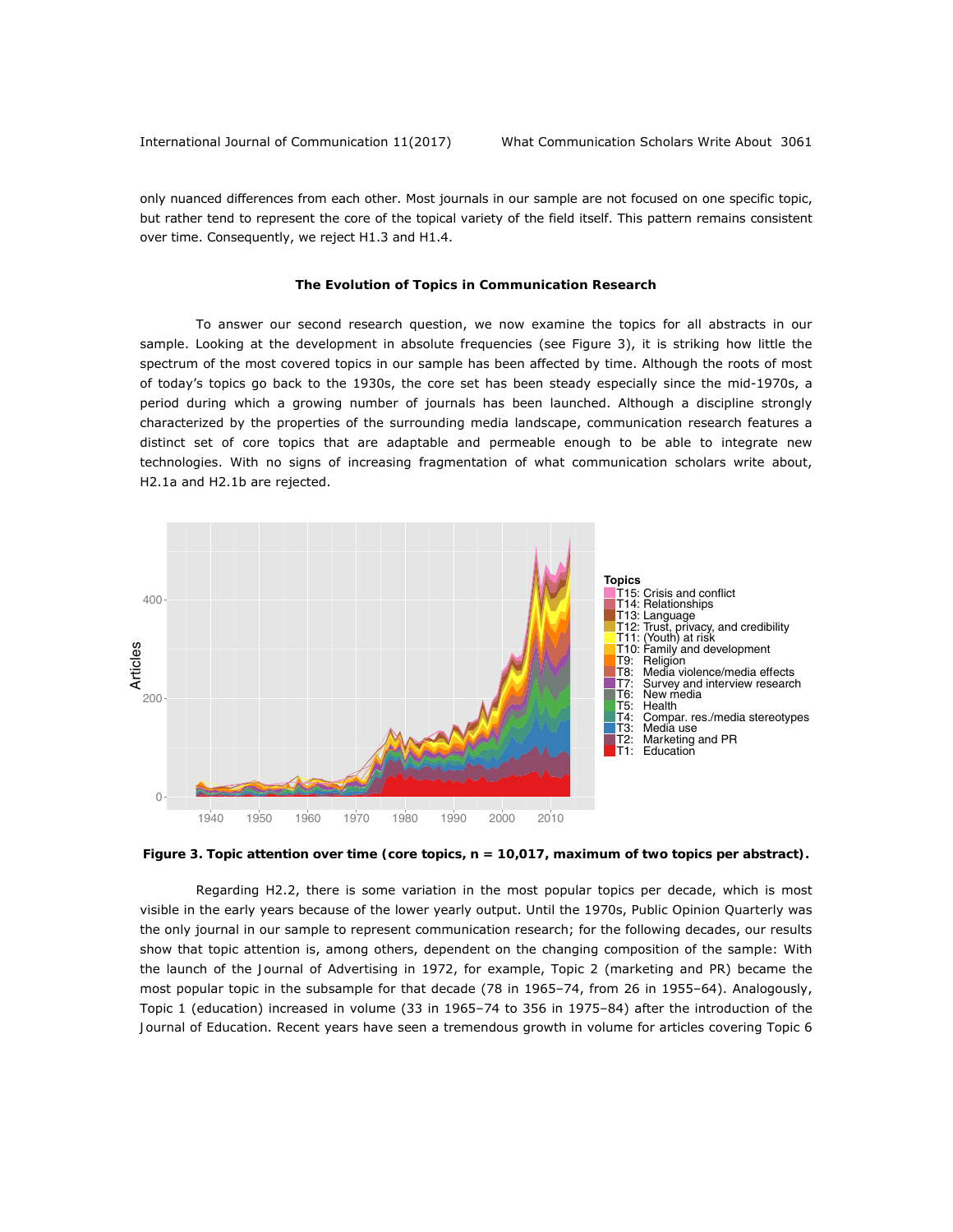(new media), with only 33 abstracts in 1985–94 to 97 abstracts in 1995–2004, and, with an almost fivefold increase, 457 abstracts in 2005–14. The two other topics that have gained most in popularity in the digital age are Topic 5 (health) and Topic 8 (media violence and media effects). Whereas research on Topic 5 did not stand out in the late 1970s/early 1980s, it has since about doubled every 10 years (72 in 1985–94, 184 in 1995–2004, 364 in 2005–14). Similarly, Topic 8 was hardly visible before 1975 (<10 per 10 years), but is the fifth most frequent topic in the 2000s and recently even received slightly more attention than Topic 5 (40 in 1985–94, 130 in 1995–2004, 370 in 2005–14). Consequently, H2.2a and H2.2b are supported.

To sum up our results, the range of topics covered in our sample has been fairly consistent over time, with results indicating that some topics have increased more in popularity in the digital age than others. With no indication for a disruption of the range of core topics covered by communication scholars that might be traced to the emergence of CMC, however, we reject H2.3.

For our next step, we conducted a keyword search (including articles' abstract, title, and keywords) for *Internet* and *social media*5 to identify references to these media within the articles, as compared with traditional media such as newspapers, TV, or radio.<sup>6</sup> In the overall sample, the proportion of those articles was 12.44% (*n =* 3,672).

Figure 4 shows how much the Internet and social media have shaped communication research as represented by our sample in recent years. For 2014, 25.19% of all articles were matched in the keyword search for either Internet- (*n =* 119) or social media–related expressions (*n =* 114). Although the Internet has only been accessible to the general public since the 1990s, in sum, the Internet and social media are mentioned in more abstracts than any of the other media (TV: *n =* 1,589; Internet [without social media]:  $n = 1.419$ ; newspaper:  $n = 1.378$ ; personal communication:  $n = 650$ ; book:  $n = 510$ ; social media:  $n =$ 477; radio: *n =* 368; movie: *n =* 258). As the overall number of articles has also increased, it is not surprising that the research per medium has, overall, increased as well. In absolute numbers, the immense growth of Internet-related research is accordingly not accompanied by a displacement of other media in our sample. Looking at the development percentage-wise, however, it is significant how much importance Internet-related research has gained over the past two decades (for 2005–14: *n =* 547 for TV; *n =* 1,143 for Internet [without social media]; *n =* 471 for social media; see Table 2 for detailed information). We therefore maintain H2.4.

 $\overline{a}$ 

 $5$ Regular expression for Internet keywords: "internet|WWW|^web[^a-z]|[^a-

z]online|digital|cyber[^n]|video\\sgam|computer\\sgam|console\\sgam|browser\\sgam|gamer|gaming|foru m|fora|bulletin\\sboard|newsgroup|portal|message\\sboard|MUD[^a-z]|Usenet"; social media:

<sup>&</sup>quot;facebook|google\\+|^renren|^weibo|linkedin|^xing|researchgate|myspace|youtube|vimeo|last\\.fm|spotif y|flickr|blog|tumblr|twitter|tweet|reddit|online\\sforum|discussion\\sforum|^chat|whatsapp|snapchat|wech at|weixin|social\\snetwork\\ssite|^SNS\$|^OSN\$|social\\smedia." In cases in which the social media RegEx was tested positive, "Internet" was recoded to a nonmatch for better differentiation.

<sup>6</sup>Regular expression for personal communication: "face[^a-z]to[^a-z]face|inter[^a-z]personal|speech"; book: "book|monograph"; radio: "radio[^a-z]"; movie: "film|theatre|movie"; TV: "[^a-

z]tv|television|broadcasting"; newspaper/magazine: "newspaper|magazine|print[^a-z]|gazette|freesheet."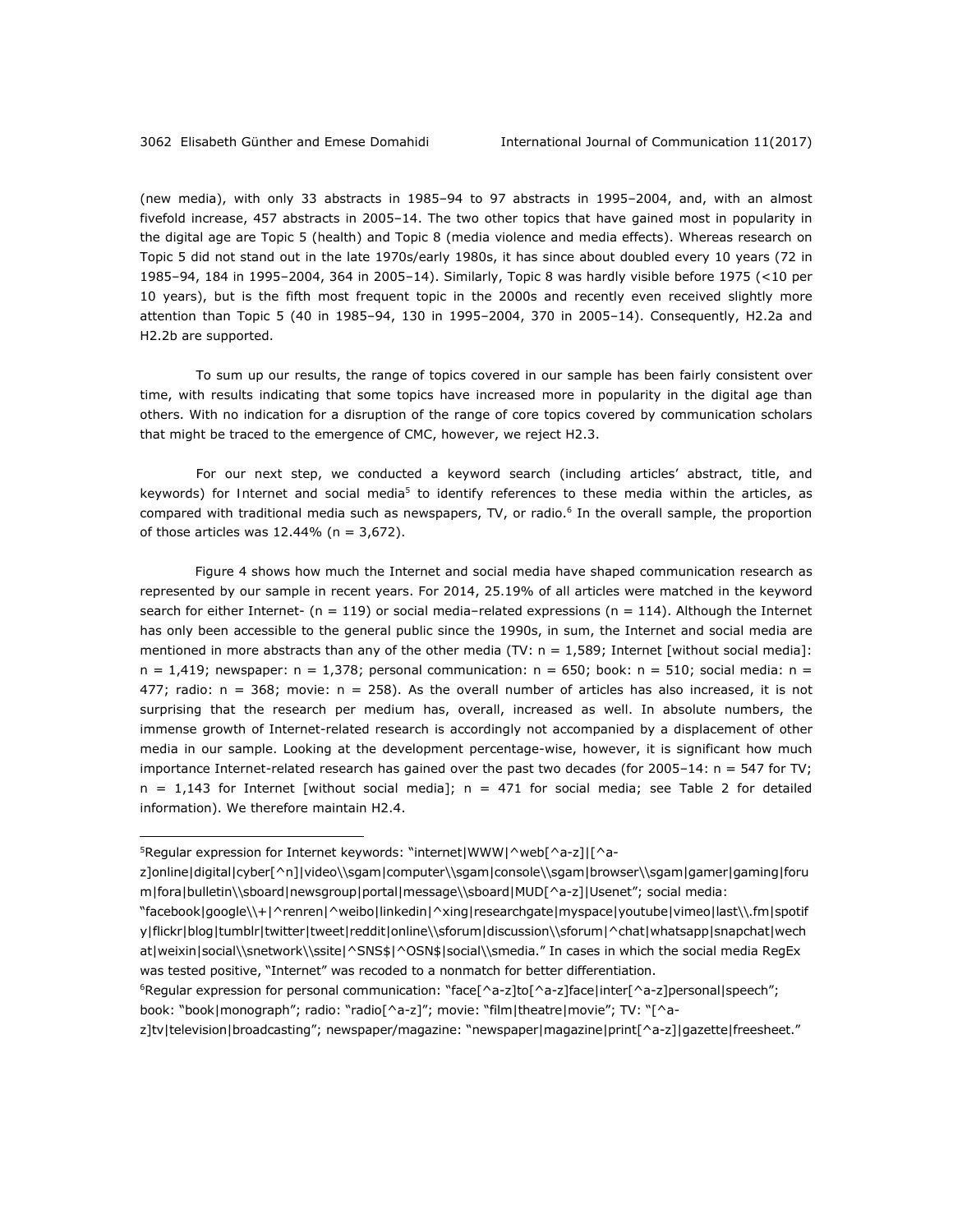

*Figure 4. Media mentioned in abstract (***n** *= 5,403, multiple media per abstract except for Internet and social media).* 

| Table 2. Media Mentioned in Abstract. |              |                |                |         |          |              |         |          |  |  |  |
|---------------------------------------|--------------|----------------|----------------|---------|----------|--------------|---------|----------|--|--|--|
| Medium, n (%)                         | 1935-        | 1945-          | 1955-          | 1965-   | $1975 -$ | 1985-        | 1995-   | $2005 -$ |  |  |  |
|                                       | 1944         | 1954           | 1964           | 1974    | 1984     | 1994         | 2004    | 1914     |  |  |  |
| Personal                              | 18           | $\overline{7}$ | $\overline{7}$ | 6       | 171      | 134          | 132     | 175      |  |  |  |
| communication                         | (6.84)       | (3.57)         | (4.19)         | (4.29)  | (32.82)  | (20.43)      | (9.64)  | (5.24)   |  |  |  |
| Book                                  | 22           | 34             | 41             | 8       | 46       | 93           | 96      | 170      |  |  |  |
|                                       | (8.37)       | (17.35)        | (24.55)        | (5.71)  | (8.83)   | (14.18)      | (7.01)  | (5.09)   |  |  |  |
| Radio                                 | 72           | 47             | 26             | 19      | 26       | 29           | 65      | 84       |  |  |  |
|                                       | (27.38)      | (23.98)        | (15.57)        | (13.57) | (4.99)   | (4.42)       | (4.75)  | (2.52)   |  |  |  |
| Movie                                 | 26           | 12             | 3              | 4       | 21       | 29           | 55      | 108      |  |  |  |
|                                       | (9.89)       | (6.12)         | (1.8)          | (2.86)  | (4.03)   | (4.42)       | (4.02)  | (3.24)   |  |  |  |
| TV                                    | 33           | 40             | 46             | 67      | 178      | 241          | 437     | 547      |  |  |  |
|                                       | (12.55)      | (20.41)        | (27.54)        | (47.86) | (34.17)  | (36.74)      | (31.92) | (16.39)  |  |  |  |
| Newspaper and                         | 91           | 56             | 44             | 35      | 77       | 121          | 315     | 639      |  |  |  |
| magazine                              | (34.6)       | (28.57)        | (26.35)        | (25.0)  | (14.78)  | (18.45)      | (23.01) | (19.15)  |  |  |  |
| Internet without                      | $\mathbf{1}$ |                |                | 1       | 2        | 8            | 264     | 1,143    |  |  |  |
| social media                          | (0.38)       |                |                | (0.71)  | (0.38)   | (1.22)       | (19.28) | (34.25)  |  |  |  |
| Social media                          |              |                |                |         |          | $\mathbf{1}$ | 5       | 471      |  |  |  |
|                                       |              |                |                |         |          | (0.15)       | (0.37)  | (14.11)  |  |  |  |

*Note*. *n* = 5,403, multiple media per abstract except for Internet and social media.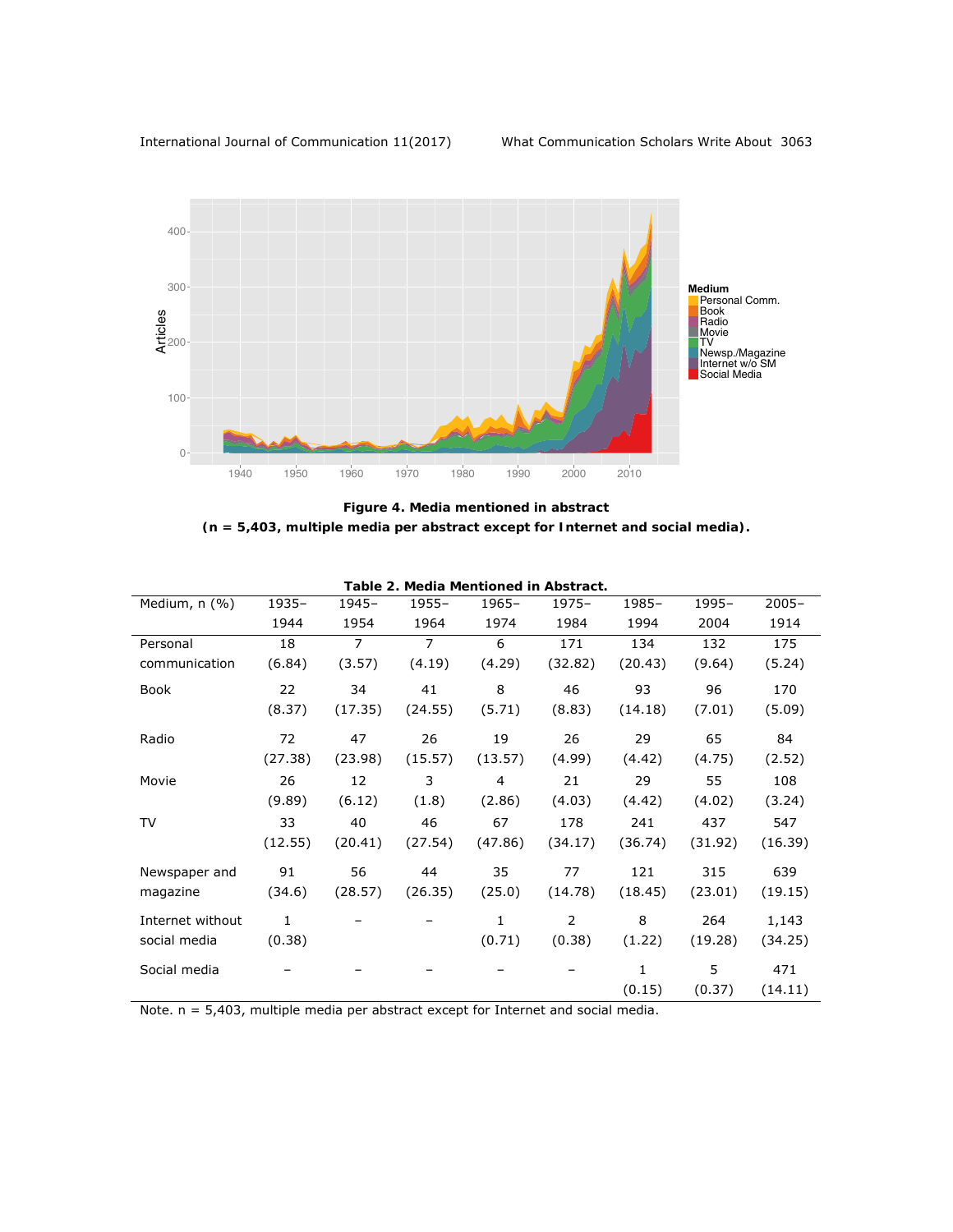### **Discussion and Conclusion**

In the present study, we aimed to deliver the first broad overview on the emergence and development of topics in communication research, with a focus on the impact of research on CMC. Our automated content analysis of 15,172 articles from 19 high-impact journals revealed surprising results: In general, we observed an increasing number of outlets, but no increasing topical fragmentation in our sample. The latter renders false the common beliefs about the development of the discipline (Schramm, 1983) and underlines the view that the research on CMC is integrated into preexisting research repertoires instead of radically transforming the field (Parks, 2009). Qualitative changes such as the emergence of new topics were not (yet) visible in our sample, but we did observe tremendous changes in the importance of certain topics (e.g., Topic 6 [new media]) over the past two decades. Moreover, we found that Internet and social media have become the most important media for investigation, parallel to (rather than displacing) classic media such as TV or newspapers. Thus, the present study unfolds a new perspective on the field: From early on, research in high-impact communication journals has at its core been characterized by a great topical variety that, for the most part, has changed only with regard to the quantity of the output.

The current study offers surprising insights into the development of the field's journals and topics, but there are several limitations to consider. Even though our sample is large, it does not consist of all potential outlets for communication scholars, which might lead to a bias. Although high-impact journals are some of the main outlets in the field, the relevance of other forms of publications is not to be underestimated. Monographs and collective volumes, for example, might serve to develop new and more complex theories that cannot be presented within the confines of a mostly standardized journal article. Moreover, some subfields may be represented more strongly in high-impact international journals than others, which might also lead to biased results of the most important topics. We also note that highimpact journals are defined as being of high impact at the time of data gathering, rather than eliciting journals with highest impact for each given year in the sample. Due to the diversity of languages and to avoid an even stronger bias for research published in English, we furthermore did not consider the journals of regional associations. Focusing on the local perspectives might be a fruitful research venue for future studies. At the same time, the analysis of topics in particular subfields, such as journalism studies or political communication, could reveal a more detailed view on the field's topical emphasis. In addition, our aim to provide a broad overview unfortunately brings up the challenge that it is impossible to represent every single journal accordingly. Although we chose certain examples to refer to specific developments in the field (e.g., for *Public Opinion Quarterly*), we could not equally highlight others (e.g., *The International Communication Gazette*). In this article, the focus was on the broad, overall themes. A meaningful follow-up on this work would be to zoom in on specific subsets, for example, a more detailed look into shorter time periods.

We argue that the journals selected are quite general and well suited to represent the field of communication research as a whole: If the study were to rely on an even bigger sample, it would necessarily also include journals with a more specific focus, making distortions of topic modeling results likely. From the results displayed in Figure 2, we see that, for two journals (*Communication Education* and the *Journal of Advertising*), their more narrow focus clearly shows up. Although the fields of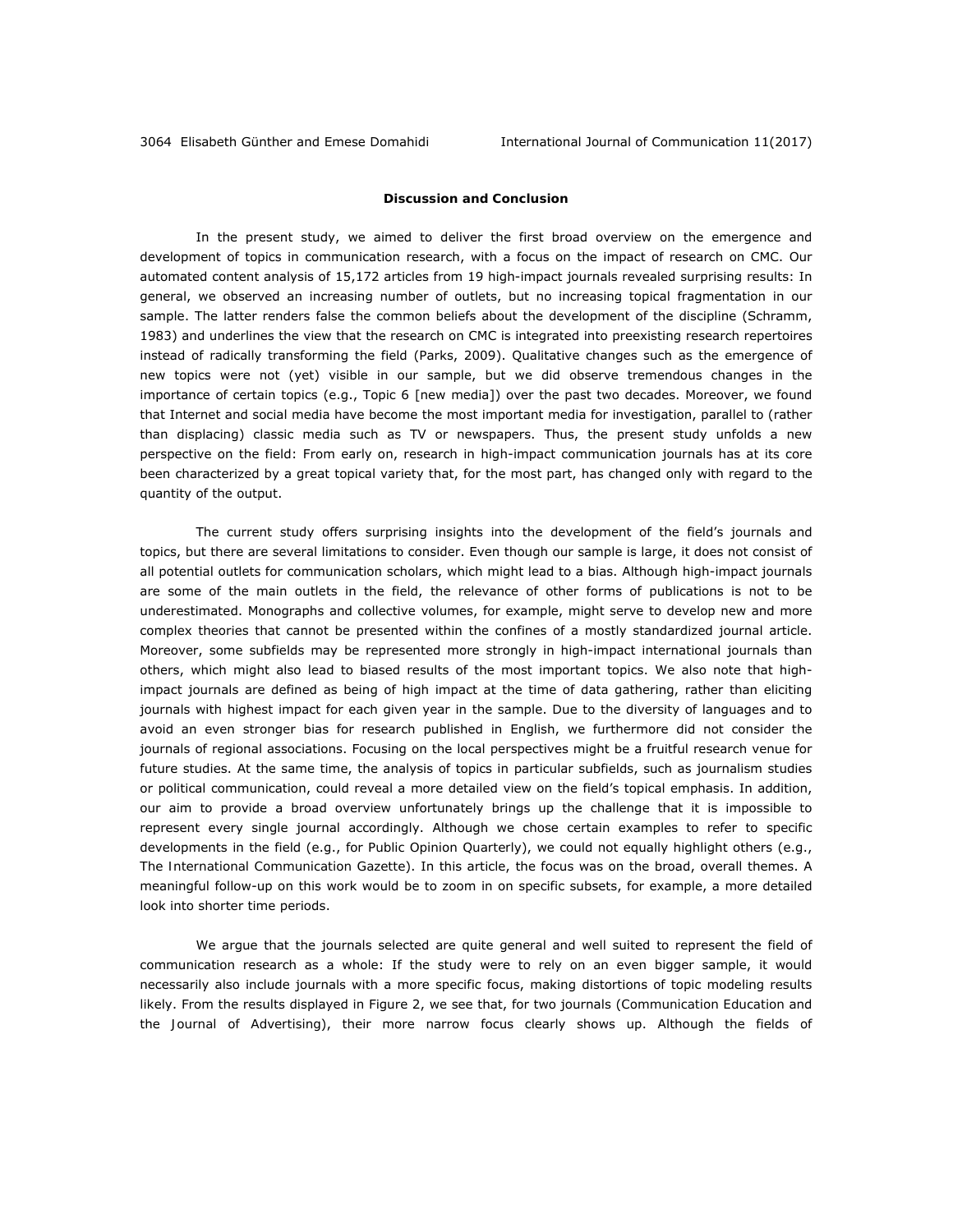communication education and advertising are wide enough to be a legitimate part of the sample, and both journals also contain other topics, the results demonstrate that inclusion of a larger quantity of focused journals would mean that the results would tend to show only few topics per journal, which was not the goal of this research.

The last limitation concerning our sample lies in the fact that, unfortunately, not all journal archives were fully digitized at the time of data collection. This notably concerns early publications of the *Journal of Communication*, meaning that we have a relatively large number of missing abstracts in our data set for its early years (at the time of our data collection, the *Journal of Communication* archive was digitally available only from 1988 onwards).

The keyword search we conducted to identify the media being investigated also came at a price, as some media can be better described by keywords than others; results might therefore be biased and need to be interpreted carefully. All of our analyses are based on abstracts, which are understood to be a summary of the study's most important characteristics. We acknowledge that this might not always be the case. To ensure that the results are generalizable beyond our sample, it is advisable to replicate this study by analyzing other journals in communication research. Lastly, although our conclusion is seemingly common-sensual, we do not trace any causal direction, that is, whether gradual growth of a certain topic has led to creation of a certain journal or vice versa. Interviews with editors of the respective journals could shed light on this question.

Over the past 25 years, research on CMC has matured to a "primary area of communication studies" (D'Urso, 2009, p. 708). Our results show that CMC has indeed changed the field of communication research, not just in terms of quantity of journals and journal output. The field's main focus today is on researching the Internet and social media next to older media such as newspapers and TV. Although research on CMC has not changed scholars' topical focus in its core, the interest in certain topics has increased tremendously. What do the patterns uncovered in our sample mean for the landscape of communication research journals, the future of communication research, and especially for forthcoming research on CMC?

First, our results suggest that new research is promoted by both (a) organizational and (b) technological developments: Technological developments prompt organizational changes (e.g., the launch of a new journal), which in turn promote, and provide an outlet for, research on these technological developments. In our data, we see many examples of how decisions on an organizational level, such as the launch of new journals, have influenced the scientific output of our field. The case of the *Journal of Advertising* impressively illustrates the interconnectivity between output volume within the according topic (Topic 2 [marketing and PR]) and the availability of organizational structures for publication, from 6.48% of articles (*n =* 26) in 1955–64 to 21.03% (*n =* 258) in 1975–84; the *Journal of Advertising* was launched in 1972. Similarly, the launch of the *Journal of Computer-Mediated Communication* in 1995 was accompanied by a vast increase in publications on Topic 6 (new media). Next to academic publishers, the scientific organization itself offers important organizational structures for its members, in the case of the ICA and the European Communication Research and Education Association most importantly, by hosting an annual conference as a hub for scientific exchange and networking. Presentation slots are distributed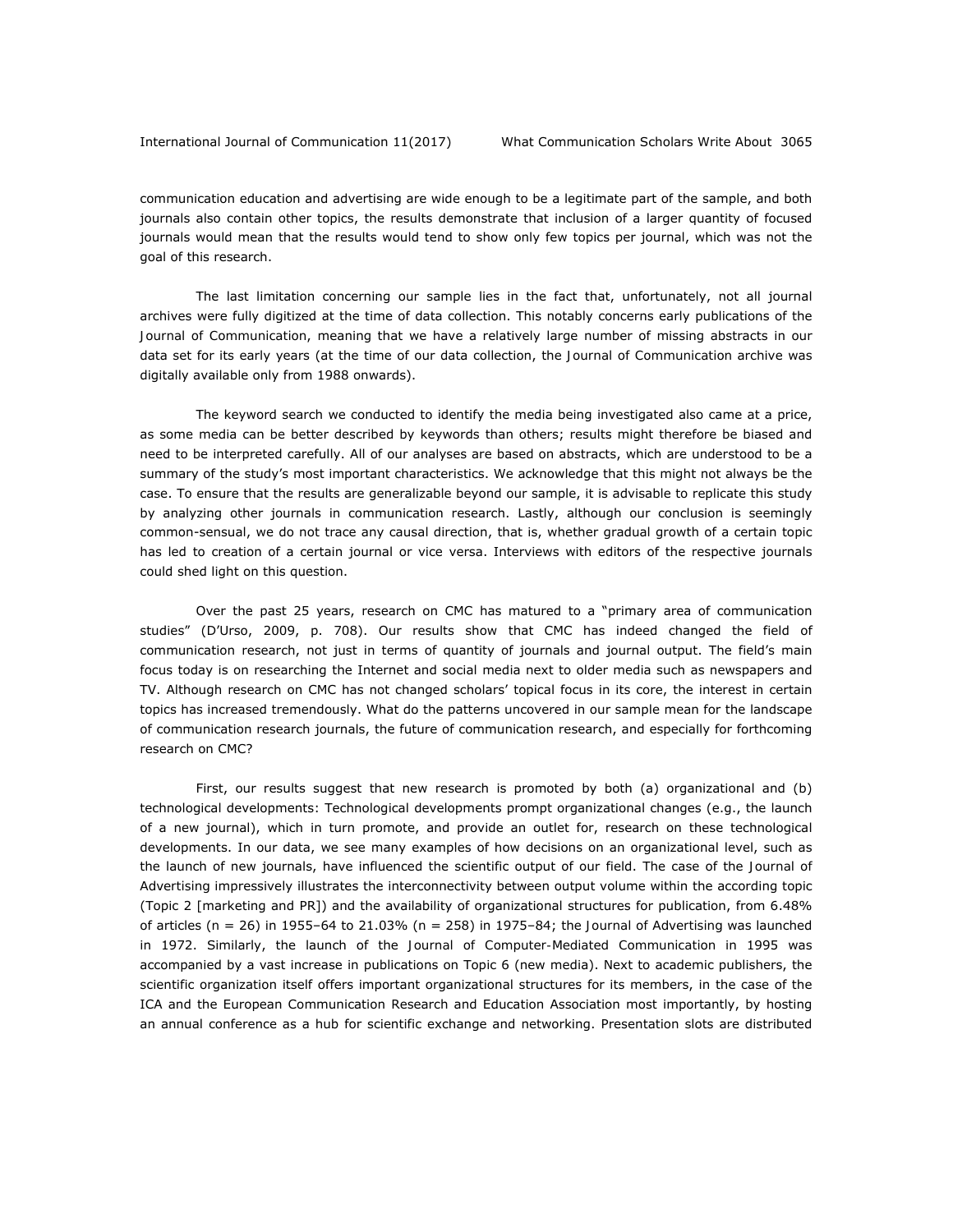among the organizations' divisions, which means that their organizational structures both mirror and reinforce the research interests of the scientific community.

For the field of communication research, technological developments, such as the emergence of a new medium, have a particularly high relevance. In the specific case of research on CMC, the field has gained not only a new object of investigation, but also additional venues for the publication of research output. As we observed, research on CMC today is a "primary area of communication studies" (D'Urso, 2009, p. 708), in which we follow our fields' classic research questions, but introduce a special focus on CMC.

Second, we have learned from our analysis that although CMC has not necessarily disrupted the set of topics communication scholars write about, this does not mean that it has not had any substantial effect on our research. Although the core topics of our field seem surprisingly consistent, an in-depth analysis of specific subsets of the overall data set would be a fruitful follow-up project and would most likely reveal changes, both regarding a higher fluctuation of minor topics and regarding the way we approach them. With CMC, we have not only gained new media for communication but also fundamentally novel platforms for data access. The availability of digital trace data from millions of users and contents of huge databases might not have transformed our core research topics (yet), but it definitely has had a big impact on the prospects of our field. This is also because the same technological developments that made CMC possible have also provided new tools to analyze these huge amounts of data in almost real time (Günther & Quandt, 2016). Although communication science yet has to grasp the full meaning of "Big Data" (see, e.g., the special issue in the *Journal of Communication* from 2014, and in *Digital Journalism*, 2016), it has become increasingly obvious that computational methods are likely to turn out as a gamechanger for communication research. In the light of these developments, scholars of CMC might develop new research questions and topics that were not possible before and thus might be a driving force in a new area of communication research. Our results show, however, that the integration of new research areas into the core of our field needs time. Considering the rapid increase of outlets and articles, it is crucial that these developments are accompanied by systematic reviews that extend our understanding of diverging research results and help us identify future research directions in communication research.

#### **References**

- Anseel, F., Duyck, W., De Baene, W., & Brysbaert, M. (2004). Journal impact factors and self-citations: Implications for psychology journals. *American Psychologist, 59*(1), 49–51.
- Berelson, B. (1952). *Content analysis in communication research*. Glencoe, IL: Free Press.
- Berelson, B. (1959). The state of communication research. *Public Opinion Quarterly, 23*(1), 1–2. doi:10.1086/266840
- Blei, D. M., & Lafferty, J. D. (2006). Correlated topic models. *Advances in Neural Information Processing Systems, 18*, 147–154.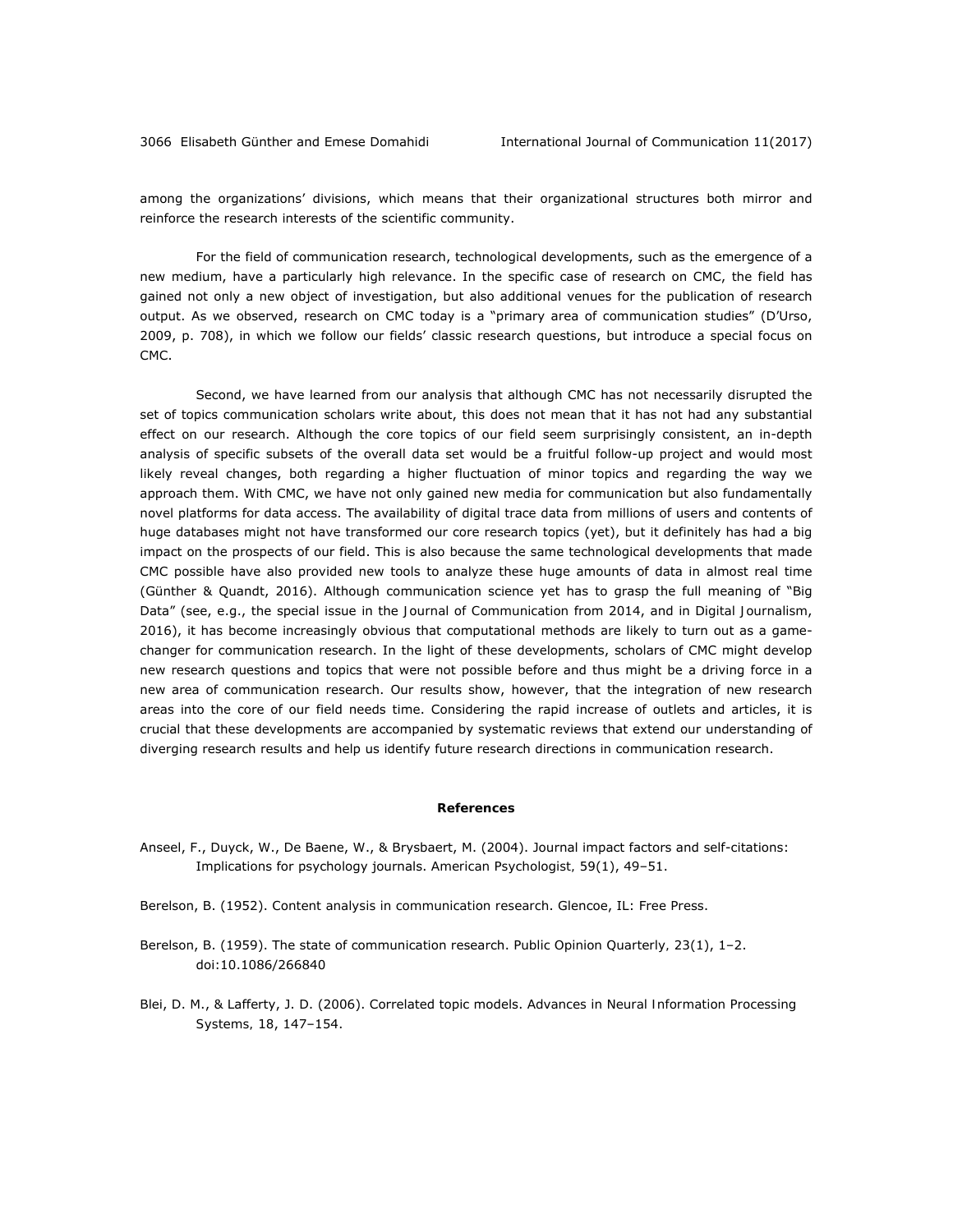- Blei, D. M., Ng, A. Y., & Jordan, M. I. (2003). Latent Dirichlet allocation. *Journal of Machine Learning Research, 3*, 993–1022.
- Block, S., & Newman, D. (2011). What, where, when, and sometimes why: Data mining two decades of women's history abstracts. *Journal of Women's History, 23*(1), 81–109. doi:10.1353/jowh.2011.0001
- Brown, G., & Yule, G. (1983). *Discourse analysis*. Cambridge, UK: Cambridge University Press.
- Chang, T., & Tai, Z. (2005). Mass communication research and the invisible college revisited: The changing landscape and emerging fronts in journalism-related studies. *Journalism & Mass Communication Quarterly, 82*(3), 672–694.
- Cherry, C. (1957). *On human communication: A review, a survey, and a criticism*. Cambridge, MA: MIT Press.
- Cho, C. H., & Khang, H. K. (2006). The state of Internet-related research in communications, marketing, and advertising: 1994–2003. *Journal of Advertising, 35*(3), 143–163. doi:10.2753/JOA0091- 3367350309
- Craig, R. T. (1993). Why are there so many communication theories? *Journal of Communication, 43*(3), 26–33. doi:10.1111/j.1460-2466.1993.tb01273.x
- De Solla Price, D. J. (1965). The science of science. *Bulletin of the Atomic Scientists, 21*(8), 2–8.
- Dumais, S. T., Furnas, G. W., Landauer, T. K., Deerwester, S., & Harshman, R. (1988). Using latent semantic analysis to improve access to textual information. In *Proceedings of the SIGCHI Conference on Human Factors in Computing Systems* (pp. 281–285). New York, NY: Association for Computing Machinery.
- D'Urso, S. C. (2009). The past, present, and future of human communication and technology research: An introduction. *Journal of Computer-Mediated Communication, 14*(3), 708–713. doi:10.1111/j.1083-6101.2009.01459.x
- Edelstein, A. S. (1993). Thinking about the criterion variable in agenda-setting research. *Journal of Communication, 43*(2), 85–99.
- Evans, J. A., & Foster, J. G. (2011). Metaknowledge. *Science, 331*, 721–725. doi:10.1126/science.1201765
- Garfield, E. (2006). The history and meaning of the journal impact factor. *JAMA, 295*(1), 90–93.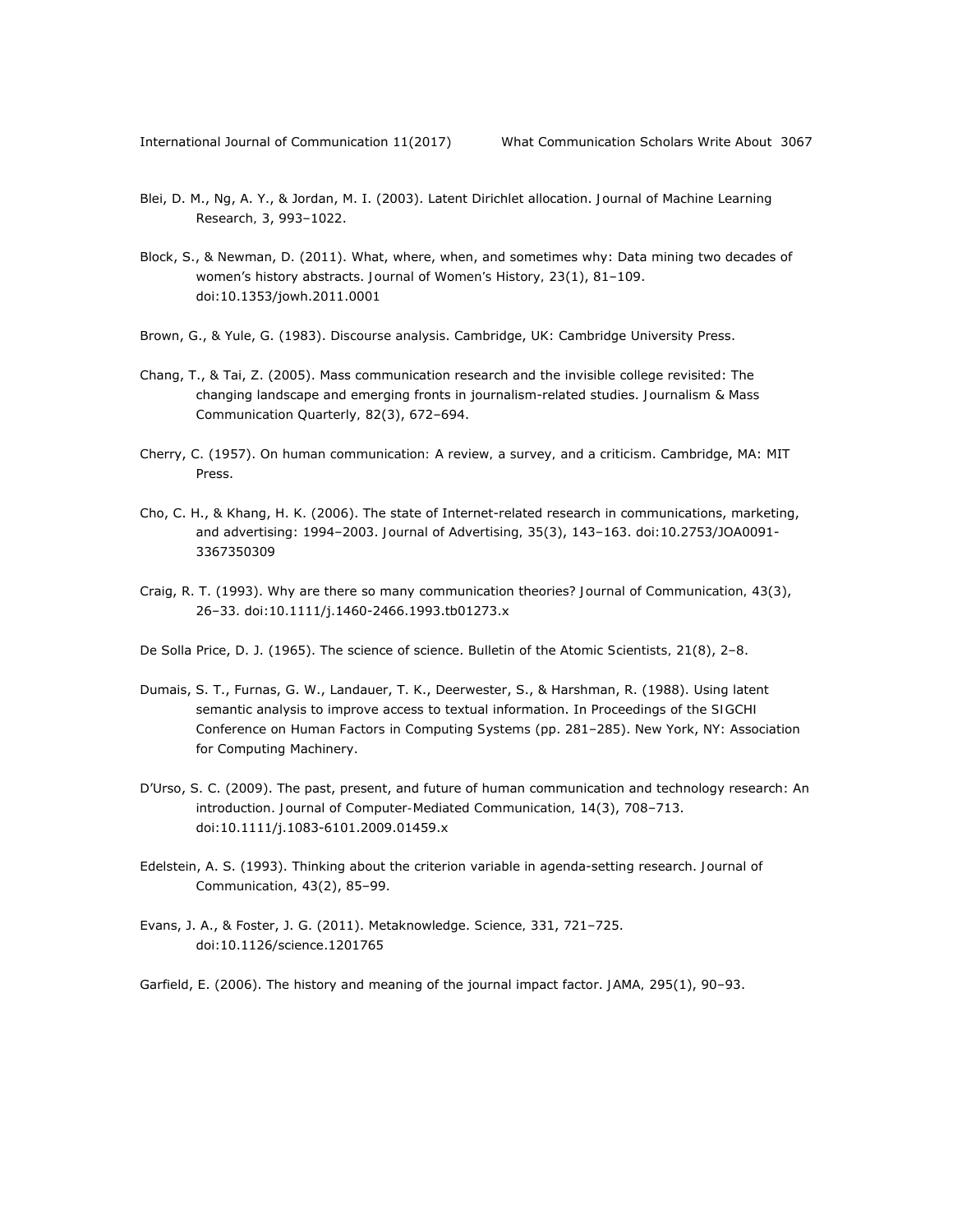- Griffiths, T. L., & Steyvers, M. (2004). Finding scientific topics. *Proceedings of the National Academy of Sciences, 101*(Suppl. 1), 5228–5235.
- Grimmer, J. (2015). We are all social scientists now: How big data, machine learning, and causal inference work together. *PS: Political Science & Politics, 48*(1), 80–83. doi:10.1017/S1049096514001784
- Günther, E., & Quandt, T. (2016). Word counts and topic models: An overview of automated text analysis methods for digital journalism research. *Digital Journalism, 4*(1), 75–88.
- Hall, D., Jurafsky, D., & Manning, C. D. (2008). Studying the history of ideas using topic models. In *Proceedings of the Conference on Empirical Methods in Natural Language Processing* (pp. 363– 371). Stroudsburg, PA: Association for Computational Linguistics. Retrieved from http://dl.acm.org/citation.cfm?id=1613763
- Katz, E. (1983). The return of the humanities and sociology. *Journal of Communication, 33*(3), 51–52. doi:10.1111/j.1460-2466.1983.tb02405.x
- Kim, S. T., & Weaver, D. (2002). Communication research about the Internet: A thematic meta-analysis. *New Media & Society, 4*(4), 518–538.
- Kintsch, W. (1988). The role of knowledge in discourse comprehension: A construction-integration model. *Psychological Review, 95*(2), 163–182.
- Kintsch, W., McNamara, D. S., Dennis, S., & Landauer, T. K. (2011). LSA and meaning: Theory and application. In T. K. Landauer, D. S. McNamara, S. Dennis, & W. Kintsch (Eds.), *Handbook of latent semantic analysis* (pp. 467–479). New York, NY: Routledge.
- Koivisto, J., & Thomas, P. (2008). *Mapping communication and media research: Paradigms, institutions, challenges* (Research Reports 11/2008). Helsinki, Finland: Communication Research Center, University of Helsinki.
- Kuhn, T. S. (2012). *The structure of scientific revolutions*. Chicago, IL: University of Chicago Press. (Original work published 1962)
- Leiner, B. M., Cerf, V. G., Clark, D. D., Kahn, R. E., Kleinrock, L., Lynch, D. C., . . . Wolff, S. (2009). A brief history of the Internet. *ACM SIGCOMM Computer Communication Review, 39*(5), 22–31.
- Lenhart, A., Purcell, K., Smith, A., & Zickuhr, K. (2010). *Social media and mobile Internet use among teens and young adults: Millennials*. Retrieved from http://eric.ed.gov/?id=ED525056
- Löblich, M., & Scheu, A. M. (2011). Writing the history of communication studies: A sociology of science approach. *Communication Theory, 21*(1), 1–22. doi:10.1111/j.1468-2885.2010.01373.x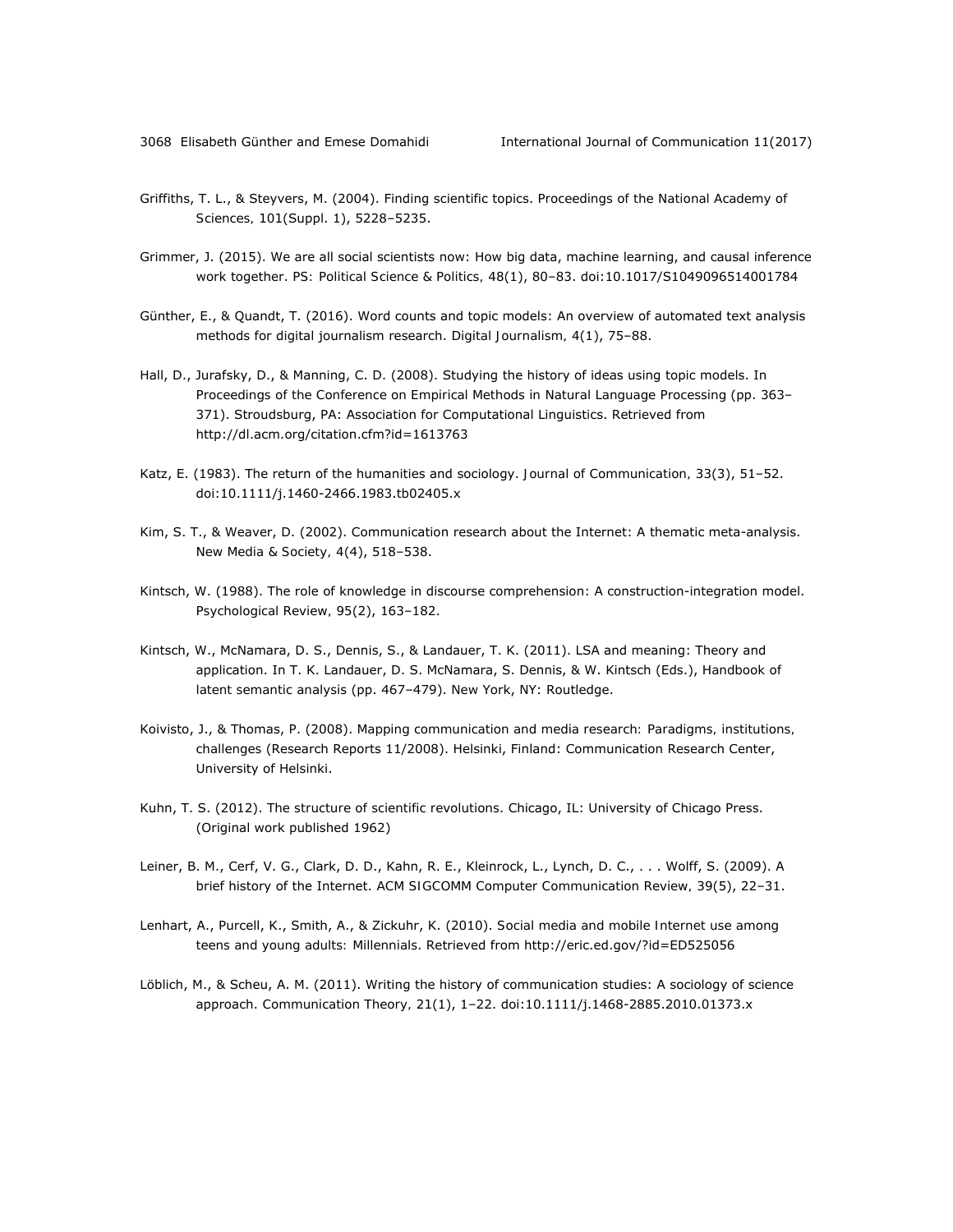- Luhmann, N. (1990). *Die Wissenschaft der Gesellschaft* [The science of society]. Frankfurt am Main, Germany: Suhrkamp.
- Manning, C. D., Raghavan, P., & Schütze, H. (2009). *Introduction to information retrieval*. Cambridge, UK: Cambridge University Press.
- Merton, R. K. (1938). Science, technology and society in seventeenth-century England. *Osiris, 4*, 360– 632.
- Meyen, M. (2012). The founding parents of communication: 57 interviews with ICA fellows—An introduction. *International Journal of Communication, 6*, 1451–1459.
- Neuman, W. R., & Guggenheim, L. (2011). The evolution of media effects theory: A six-stage model of cumulative research. *Communication Theory, 21*(2), 169–196. doi:10.1111/j.1468- 2885.2011.01381.x
- Parks, M. (2009). What will we study when the Internet disappears? *Journal of Computer-Mediated Communication, 14*(3), 724–729. doi:10.1111/j.1083-6101.2009.01462.x
- Pasadeos, Y., & Renfro, B. (1992). A bibliometric analysis of public relations research. *Journal of Public Relations Research, 4*(3), 167–187.
- Pasadeos, Y., Renfro, R. B., & Hanily, M. L. (1999). Influential authors and works of the public relations scholarly literature: A network of recent research. *Journal of Public Relations Research, 11*(1), 29–52. doi:10.1207/s1532754xjprr1101\_02
- Peng, T. Q., & Wang, Z. Z. (2013). Network closure, brokerage, and structural influence of journals: A longitudinal study of journal citation network in Internet research (2000–2010). *Scientometrics, 97*, 675–693. doi:10.1007/s11192-013-1012-x
- Peng, T. Q., Zhang, L., Zhong, Z. J., & Zhu, J. J. H. (2013). Mapping the landscape of Internet studies: Text mining of social science journal articles 2000–2009. *New Media & Society, 15*(5), 644–664. doi:10.1177/1461444812462846
- Perrin, A., & Duggan, M. (2015). *Americans' Internet access: 2000–2015*. Retrieved from http://www.pewinternet.org/2015/06/26/americans-internet-access-2000-2015
- Rauchfleisch, A. (2017). The public sphere as an essentially contested concept: A co-citation analysis of the last 20 years of public sphere research. *Communication and the Public, 2*(1), 3–18. doi:10.1177/2057047317691054
- Rice, R. E. (2005). New media/Internet research topics of the Association of Internet Researchers. *Information Society, 21*(4), 285–299. doi:10.1080/01972240500189232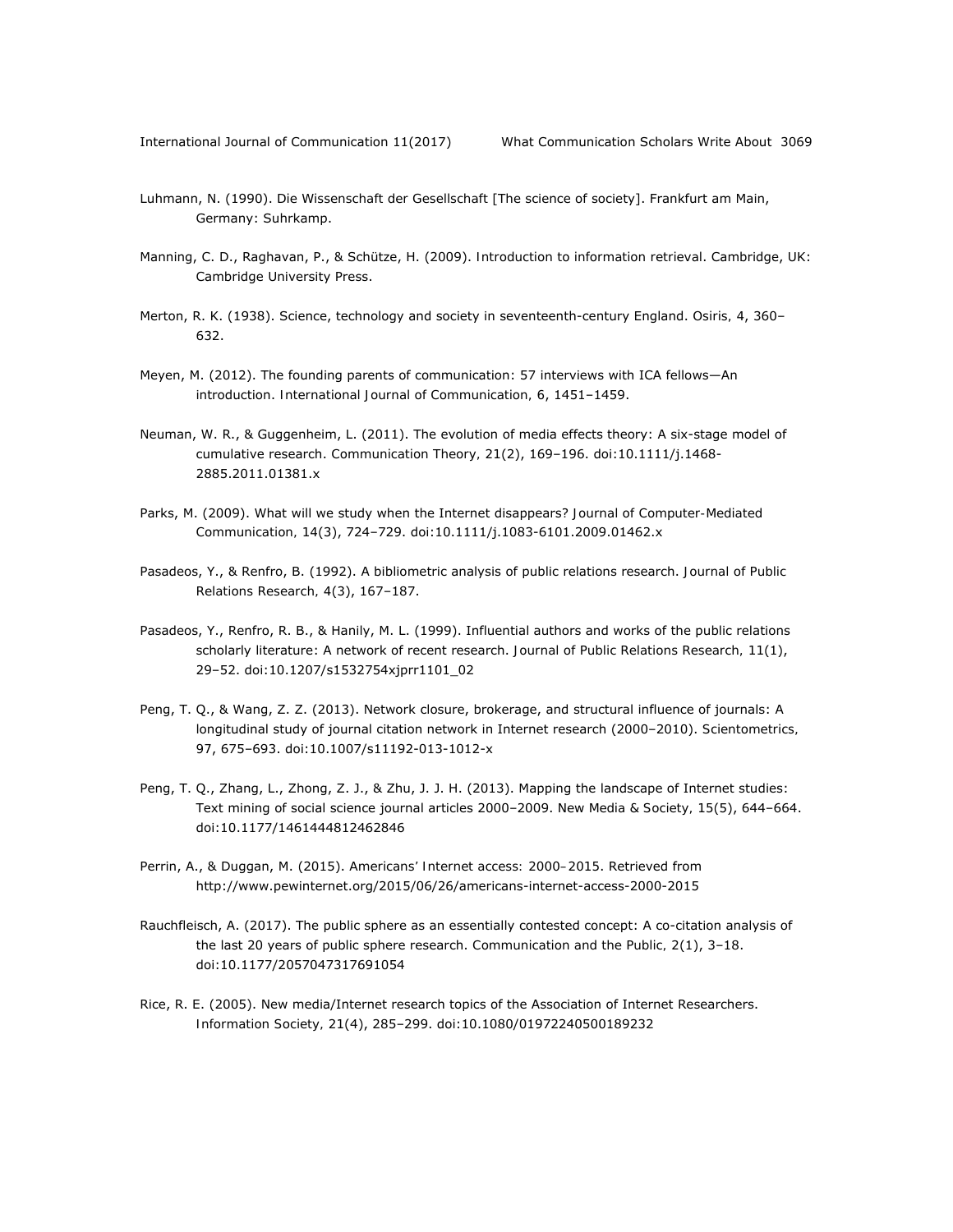- Rice, R. E., Borgman, C. L., & Reeves, B. (1988). Citation networks of communication journals, 1977– 1985: Cliques and positions, citations made and citations received. *Human Communication Research, 15*(2), 256–283. doi:10.1111/j.1468-2958.1988.tb00184.x
- Rice, R. E., Chapin, J., Pressman, R., Park, S., & Funkhouser, E. (1996). What's in a name? Bibliometric analysis of 40 years of the *Journal of Broadcasting (& Electronic Media)*. *Journal of Broadcasting & Electronic Media, 40*, 511–539. doi:10.1080/08838159609364373
- Rice, R. E., & Fuller, R. P. (2013). Theoretical perspectives in the study of communication and the Internet. In W. Dutton (Ed.), *Oxford handbook of Internet studies* (pp. 353–377). Oxford, UK: Oxford University Press.
- Rogers, E. M. (1997). *History of communication study: A biographical approach*. New York, NY: Free Press.
- Rosengren, K. E. (1983). Communication research: One paradigm, or four? *Journal of Communication, 33*(3), 185–207. doi:10.1111/j.1460-2466.1983.tb02420.x
- Scharkow, M. (2013). Thematic content analysis using supervised machine learning: An empirical evaluation using German online news. *Quality & Quantity, 47*(2), 761–773. doi:10.1007/s11135- 011-9545-7
- Schramm, W. (1983). The unique perspective of communication: A retrospective view. *Journal of Communication, 33*(3), 6–17. doi:10.1111/j.1460-2466.1983.tb02401.x
- Simonson, P., & Park, D. W. (2016). *The international history of communication study*. New York, NY: Routledge.
- Thussu, D. K. (2009*)*. *Internationalizing media studies*. New York, NY: Routledge.
- Tomasello, T. K., Lee, Y., & Baer, A. P. (2010). "New media" research publication trends and outlets in communication, 1990–2006. *New Media & Society, 12*(4), 531–548. doi:10.1177/1461444809342762
- Valkenburg, P. M., & Peter, J. (2013). Communication research paradigms: Five challenges for the future of media-effects research. *International Journal of Communication, 7*, 197–215.
- Vorderer, P., & Kohring, M. (2013). Permanently online: A challenge for media and communication research. *International Journal of Communication, 7*, 188–196.
- Wallach, H. (2016). Computational social science: Toward a collaborative future. In R. M. Alvarez (Ed.), *Computational social science: Discovery and prediction* (pp. 307–316). Cambridge, UK: Cambridge University Press.